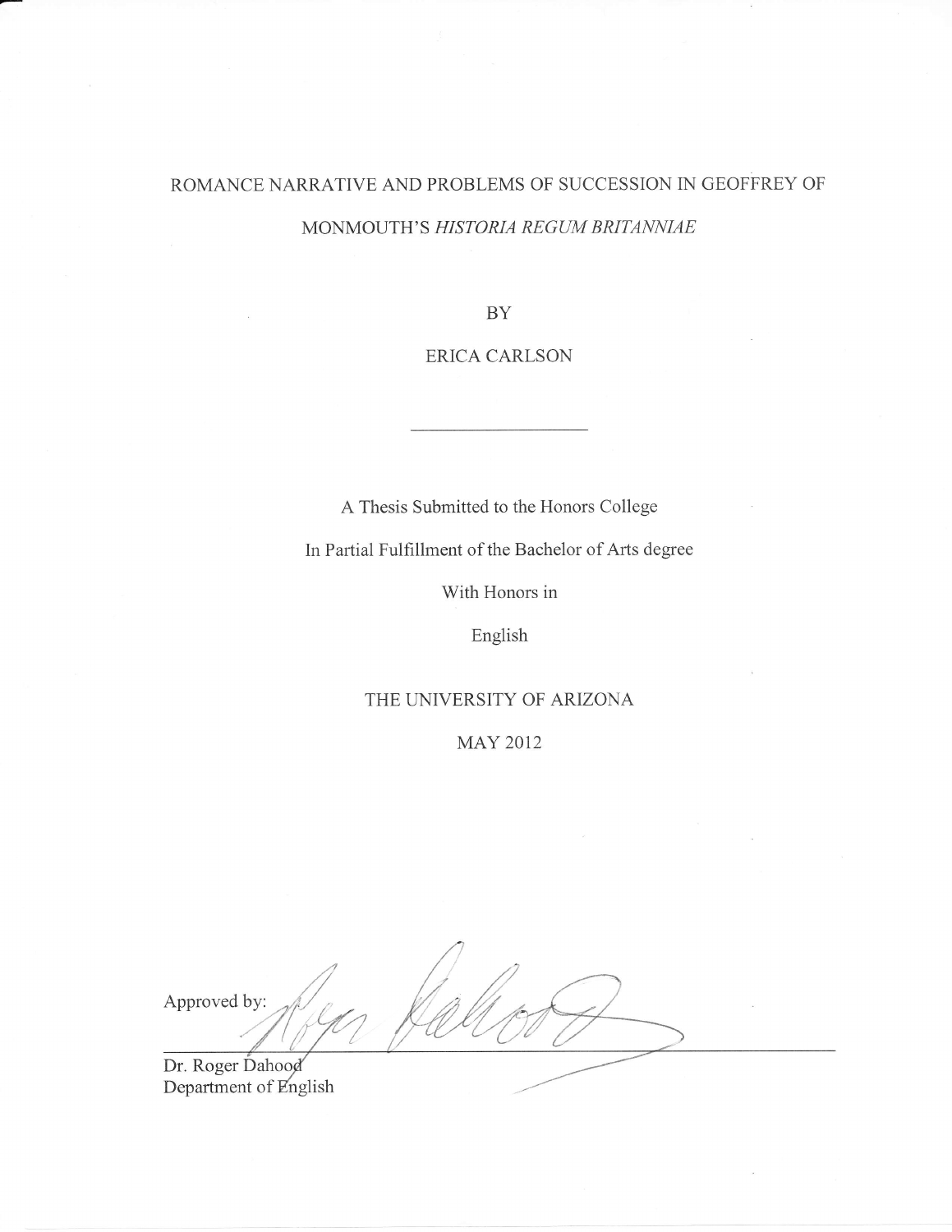## The University of Arizona Electronic Theses and Dissertations Reproduction and Distribution Rights Form

Name (Last, First, Middle) Degree title (eg BA, BS, BSE, BSB, BFA):  $\beta$  A Honors area (eg Molecular and Cellular Biology, English, Studio Art):  $\mathbb{E}_{\hat{\mathsf{A}} \hat{\mathsf{q}}}$  ish Date thesis submitted to Honors College:  $5/15/2012$ Title of Honors thesis: Romance Narrative and Problems of Succession  $\hat{c}$ Monmouth's Historia Regum in Geoffrey of Britanniae :The University of Arizona Library Release I hereby grant to the University of Arizona Library the nonexclusive worldwide right to reproduce and distribute my dissertation or thesis and abstract (herein, the "licensed materials"), in whole or in part, in any and all mediaof distribution and in any format in existence now or developed in the future. I represent and warrant to the University of Arizona that the licensed materials are my original work, that I am the sole owner of all rights in and to the licensed materials, and that none of the licensed materials infringe or violate the rights of others. <sup>I</sup> further represent that I have obtained all necessary rights to perrnit the University of Arizona Library to reproduce and distribute any nonpublic third party software necessary to access, display, run or print my dissertation or thesis. I acknowledge that University of Arizona Library may elect not to distribute my dissertation or thesis in digital format if, in its reasonable judgment, it believes all such rights have not been secured.<br>Signed:  $\frac{\xi_{\lambda}Z_{\lambda}}{\xi_{\lambda}Z_{\lambda}}$  CarlsOU

Last updated: Nov 15, 2009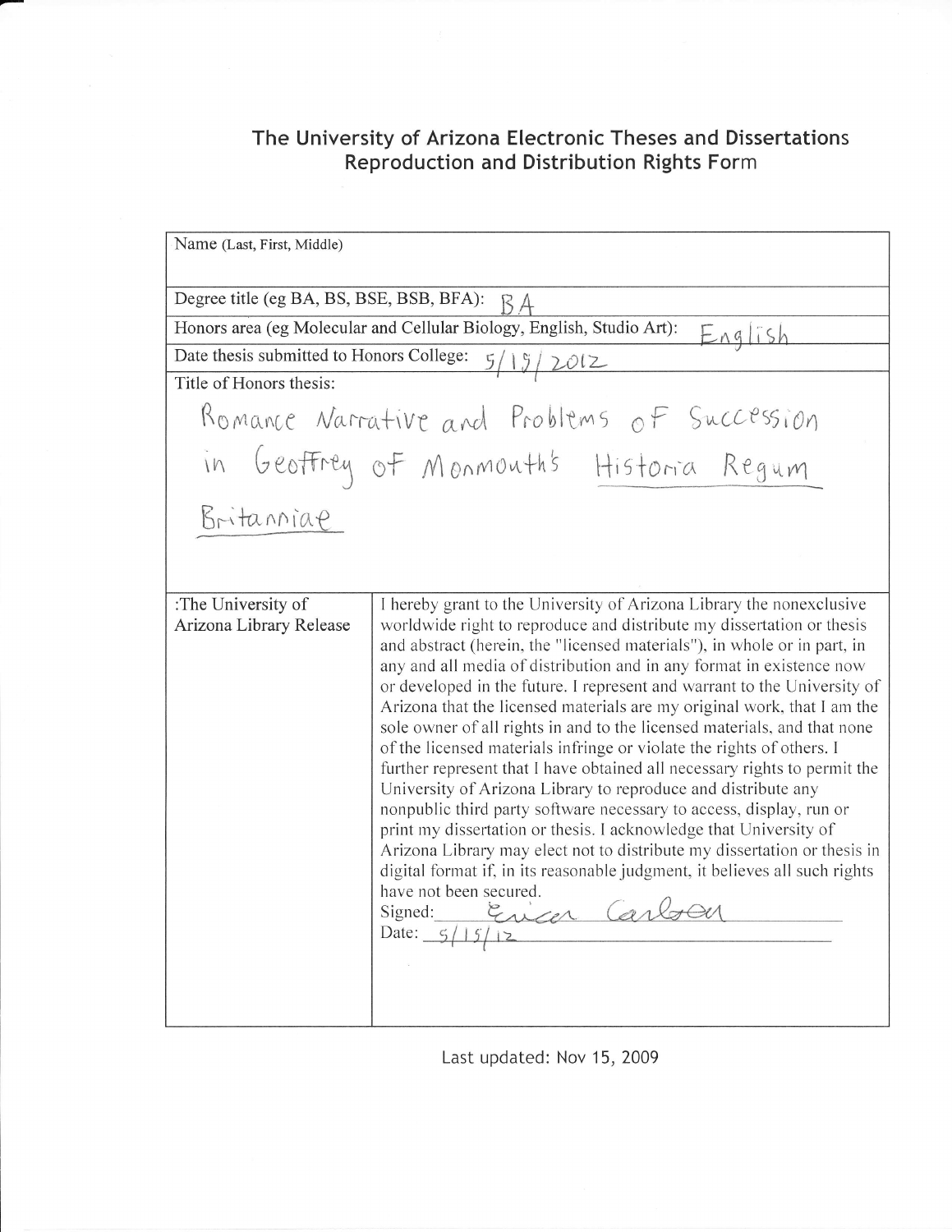### ABSTRACT:

The *Historia Regum Brittaniae* of Geoffrey of Monmouth is one of the most influential works of Medieval English literature and historiography, and incorporates both genealogical and romance narrative.

In this paper, I will first attempt to provide a general overview of the context of the *Historia Regum Britanniae,* including the debate about its historicity. Then I will adapt Laura Barefield's discussion of gender within the work to a textual analysis of two romance episodes featuring two very different rulers: the founding patriarch Brutus and the lustful usurper Vortigern. I argue that the unambiguous establishment of the noble character of the former and the wicked character of the latter early on in their respective narratives are extremely important, as both men are leaders in times when the Britons are in the potentially destabilizing position of living side-by-side with – or being at war with – other civilizations. I will first examine the favorable outcomes of Brutus's marriage with the Greek woman Ignoge and how it represents an ideal case of solving a problem of succession. Then I will discuss Vortigern's depraved character and his ill-fated marriage to the Saxon woman Renwein, and how it sets up the conditions for a crisis of succession.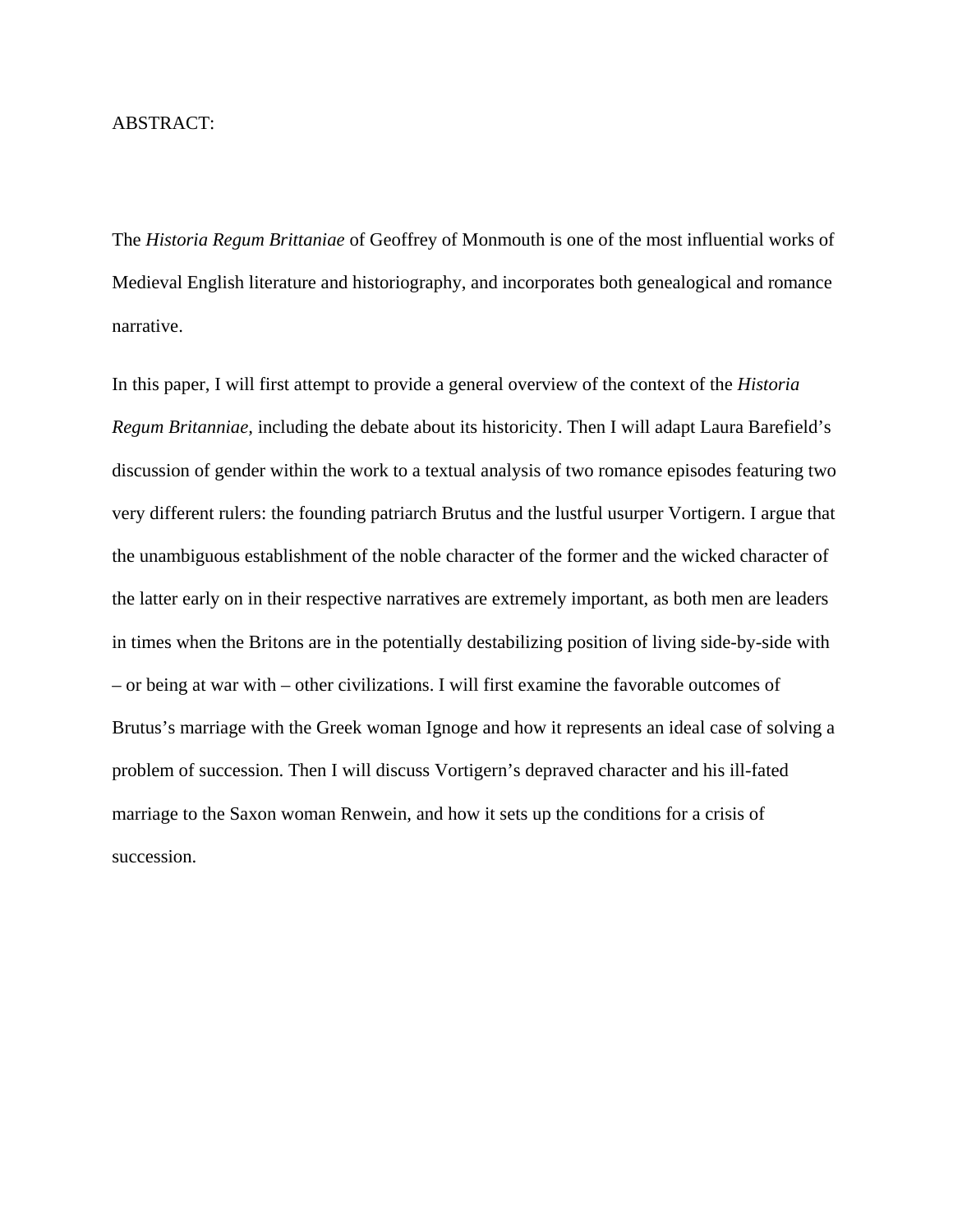The *Historia Regum Britanniae* (English title: *The History of the Kings of Britain*) by Geoffrey of Monmouth is one of the most influential works of Medieval British literature, and is best known for being one of the earliest source texts for the King Arthur legend. Completed by 1139 and written in Latin, the *Historia* provides a grand sweep of the accomplishments and failings of the British people via a genealogical narrative that is frequently interrupted by long passages of romance. Though many balk at such a fanciful work being called a "History," the *Historia* is finely written and filled with intriguing portrayals of leaders, both heroic and wicked. The stories of the lives of the individual kings of Britain form an overarching narrative which lends itself well to literary analysis. The literary scholar Laura Barefield has chosen to examine the *Historia* through the lens of gender, which is a significant element in the genealogical concerns within the book. The ultimate measure of success of any of the rulers in the *Historia* largely depends on whether they secure the preservation of their power through an unproblematic line of succession. Good kings may prove their worthiness to rule by maintaining the line of succession, and especially heroic rulers may by earn a place in history by resolving a crisis of succession. Bad kings, often tangled up in their own troubles and unconcerned with the good of the state, are likely to cause or contribute to crises of succession. Women, otherwise absent from the narrative in places where the ruling dynasty and the stability of the kingdom are not in jeopardy, may suddenly become important figures in the narrative when issues of succession arise.

In this paper, I will first attempt to provide a general overview of the context of the *Historia Regum Britanniae,* including the debate about its historicity. Then I will adapt Barefield's discussion of gender to a textual analysis of two romance episodes featuring two very different rulers: the founding patriarch Brutus and the lustful usurper Vortigern. I argue that the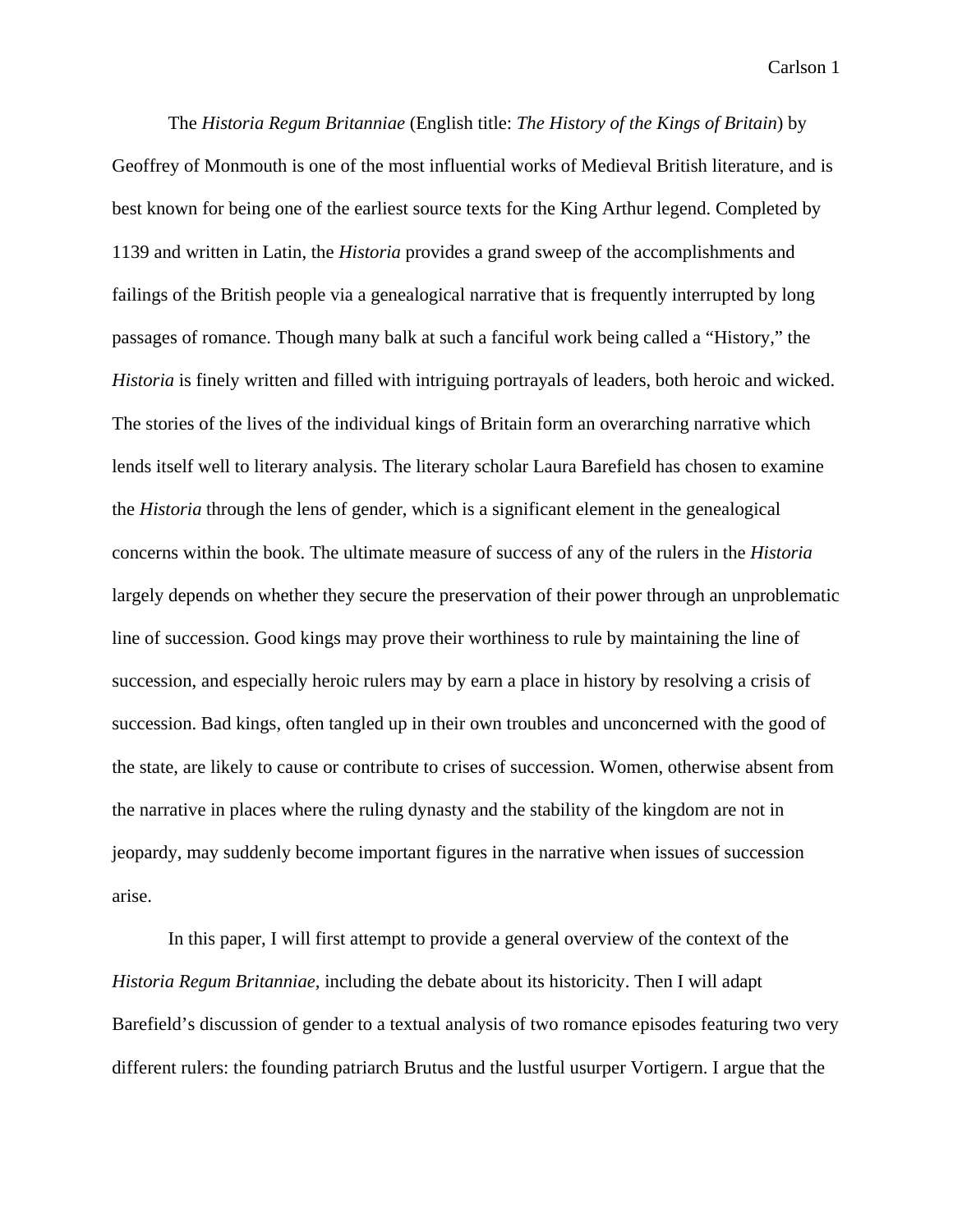unambiguous establishment of the noble character of the former and the wicked character of the latter early on in their respective narratives are extremely important, as both men are leaders in times when the Britons are in the potentially destabilizing position of living side-by-side with – or being at war with – other civilizations. Both kings enter into agreements which involve the exchange of women with these other peoples. Brutus is able to use the Greek woman Ignoge to end the war with the Greeks and ensure that the new British civilization will be descended from the two noblest races of antiquity – the Greeks and the Trojans. Vortigern, on the other hand, having welcomed a large number of Saxons into Britain to take care of the fallout from his treacherous route to the throne, marries the Saxon woman Renwein to satisfy his sexual appetite. Despite his own *callidus* ("clever, crafty") nature, he gives no mind to how his Saxon guests might use this to their advantage as they increase their numbers in Britain. When the Saxons finally invade in earnest, threatening to terminate the British line of succession, Vortigern is rendered impotent by both his incompetence as a leader and by his love for Renwein.

J. C. Crick writing for the *Oxford Dictionary of National Biography* reports that scant evidence survives to tell us about the man known as Galfridus Arturus, or Geoffrey of Monmouth, beyond his literary output: the *Historia Regum Brittaniae,* the *Vita Merlini* and the *Prophetie Merlini*. The most reliable records of him show that he took the office of the see of St. Asaph in North Wales in 1151, and that he probably died in late 1154 or 1155, as records then indicate that his presumed successor took office. Crick says that Geoffrey spent most of his life as a canon of the church of St. George in Oxford, though Crick acknowledges that other historians believe he was a teacher. The title *Magister* that is sometimes associated with him suggests that he was probably educated in France, as an education of a high level would have been unavailable in England at the time.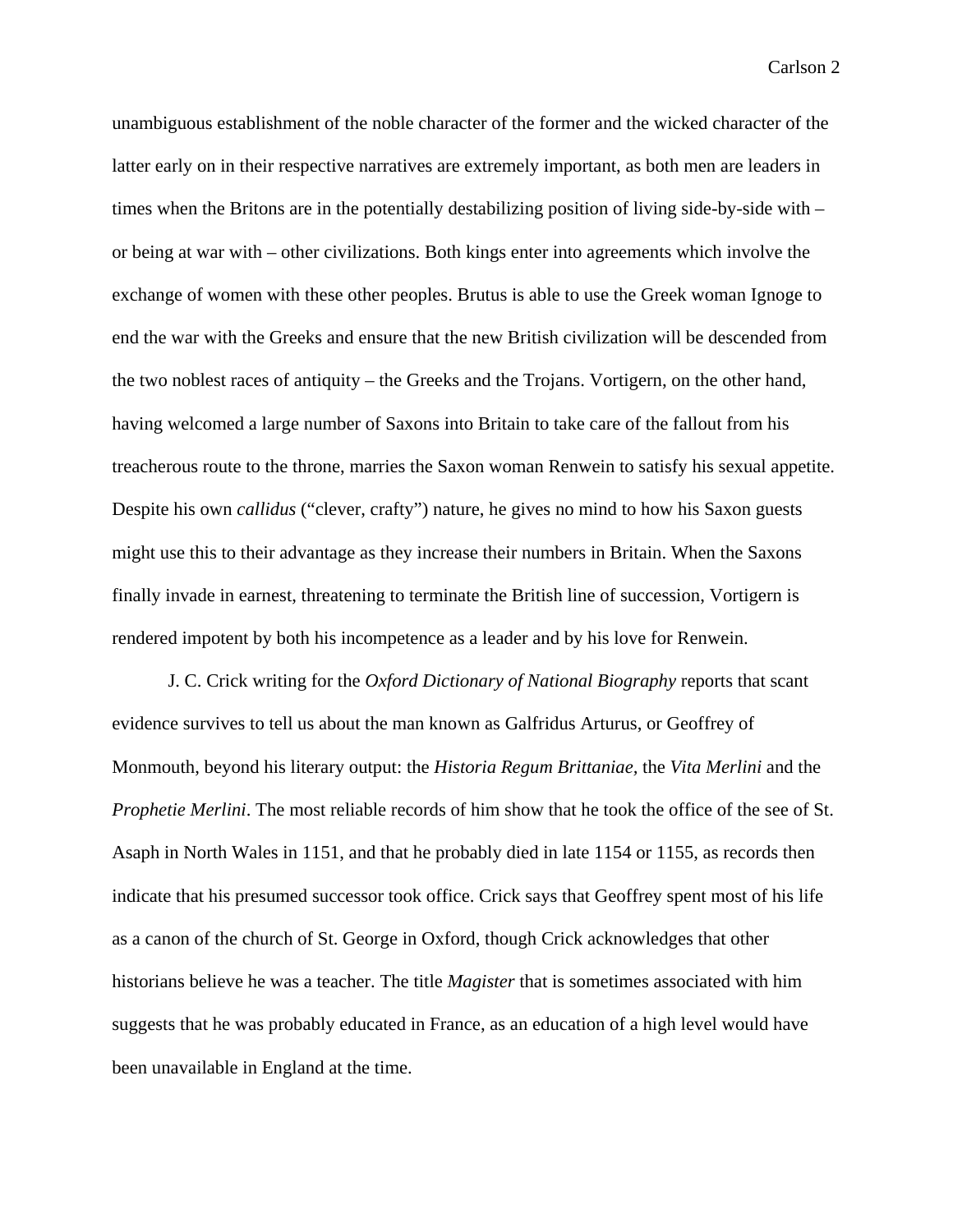There is debate over whether Geoffrey of Monmouth was of Welsh origin, despite the common appellation *Monemutensis*. He was called Galfridus Arturus by his contemporaries, but since the Welsh name Arthur does not appear in the genitive form, which would be strong evidence of Welsh paternity, many scholars regard the Arturus "as a nickname reflecting [his] scholarly interests" in the history of the ancient Britons, and that the toponymic *Monemutensis* was self-given (Crick). His demonstrated lack of skill in the Welsh language gives weight to this idea, so he is "best located with the French-speaking elites settled along the Welsh Border since 1066 rather than with any ancient Welsh family." Furthermore, Monmouth had been under the control of Breton nobles until 1086, which further complicates the question of his identity (Crick).

Questions of identity aside, Geoffrey lived in the aftermath of the Norman Invasion of 1066, the latest in a series of society-changing invasions undertaken by peoples outside of the British Isles: the Romans, the Angles, Saxons and Jutes, and the Vikings. These invasions had been taking place periodically since Julius Caesar arrived in the British Isles in 55 B.C. By Geoffrey's lifetime, the inhabitants of Wales were the only people left on Great Britain who were by and large descended directly from the ancient Britons whom Geoffrey made the subject of the *Historia*.

Invasion is indeed a central theme in Geoffrey's work, though it is likely that his writing was more influenced by the internal politics of twelfth-century Norman England than the Norman Invasion or the earlier invasions of the Angles, the Saxons, and the Jutes<sup>1</sup>. In the *Historia,* the Britons successfully fend off assaults from the Gauls, the Irish, the Scots and other peoples from within the British Isles and from Northern Europe. Conversely, the Romans and the Saxons conquer the Britons within a few hundred years of each other. During periods in which

 $<sup>1</sup>$  See p.4, n.2</sup>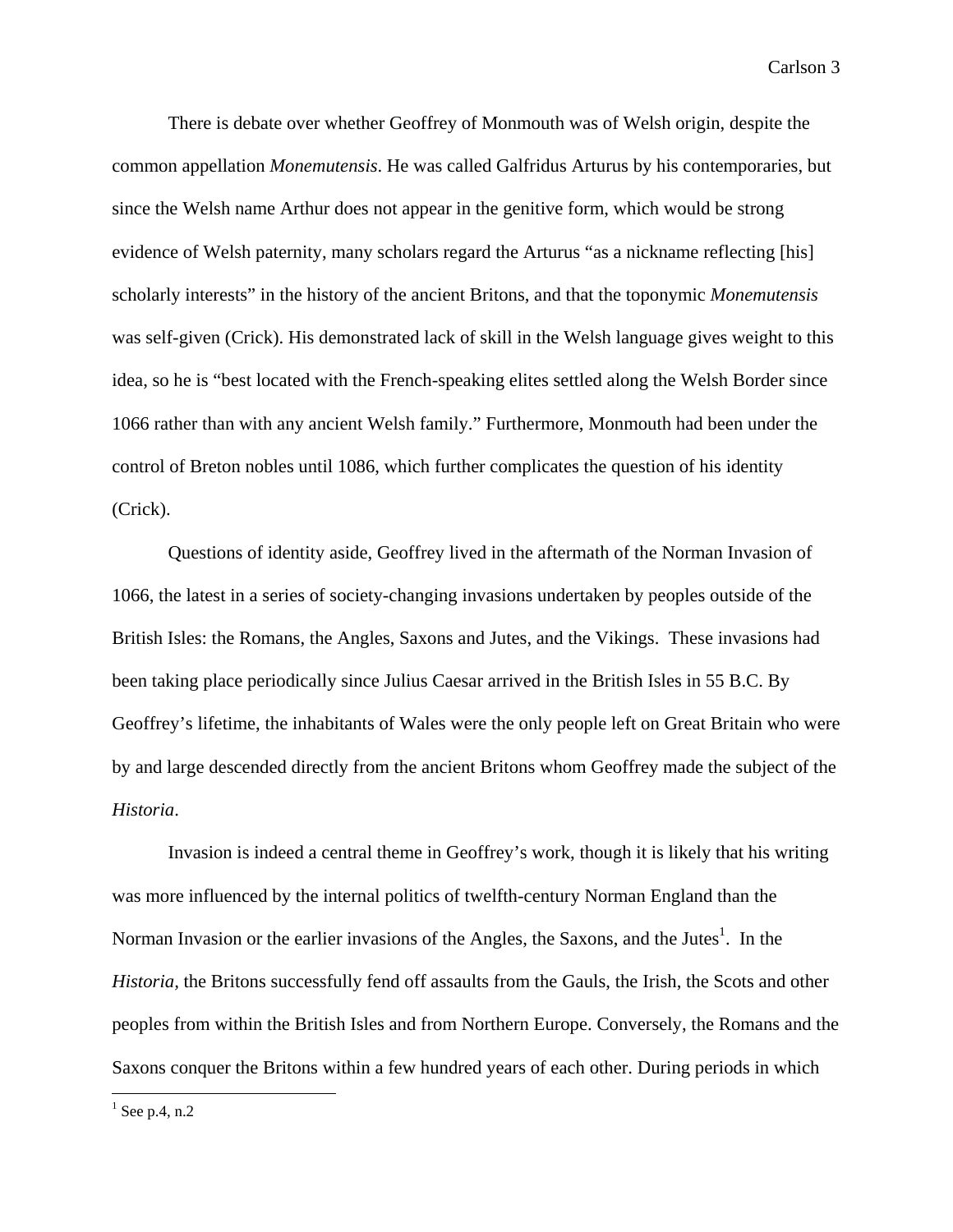the Britons are particularly powerful, they successfully invade the native lands of the Romans and the Gauls. During periods in which other nations conquer Britain, crises of succession, which lead to periods of political upheaval, are more likely. Geoffrey enthusiastically documents the most impressive triumphs of the Britons, yet he is perhaps at his most compelling when explaining why and how other peoples are able to conquer the British. He does not spare criticism of the occasional depravity of the British people, which, in his explanation, is the main reason why less noble peoples are able to defeat the British so many times.

 The modern reader doesn't read the *Historia* because of Geoffrey's moralizing, however. With such vivid accounts of battles, intrigue and other exciting events, the *Historia Regum Brittaniae* remains the source of Geoffrey's fame in the Middle Ages and beyond. "As a sourcebook for the imaginative writing of others, [the *Historia Regum Brittaniae*] has had few if any equals in the whole history of European literature" (Thorpe 28). Despite his claims to humility concerning his own "little book," Geoffrey's *Historia* and its stories of kings, heroes, conquests, and treachery stand out from earlier medieval writers. Readers continue to read the *Historia* into the present day, even though it has long been discredited as a "history" in the modern sense of the word. The popularity of Geoffrey's writing during medieval times can be evidenced by the existence of "close on two hundred manuscripts [that] testify to his success; even Bede, with a four-hundred-year start, cannot quite muster 150" (Brooke 88). The countless adaptations of Arthurian subject matter in medieval verse romances alone would provide a sufficient defense of the enormous impact of the *Historia,* not to mention Arthurian-themed literature from later eras, or any of the other literature inspired by non-Arthurian characters or episodes found in Geoffrey's work (Malory's *Le Morte Darthur* is an example of an important Arthurian work, and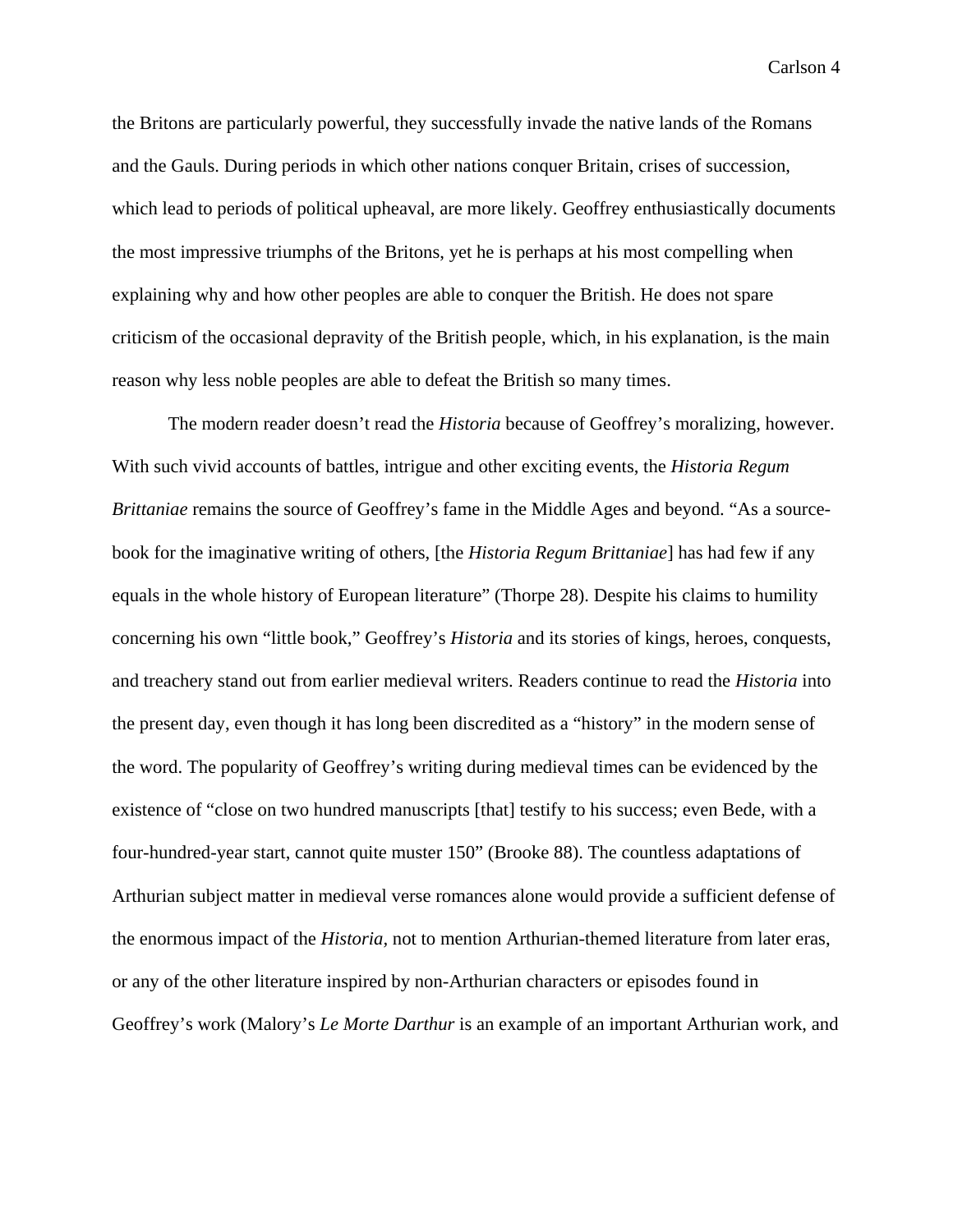Shakespeare's *King Lear* is one example of an important non-Arthurian work that drew from Geoffrey).

Genealogical histories of the British kings written in Latin like Geoffrey's *Historia* had been long available by the twelfth century (most notably Gildas' *De Excidio et Conquestu Brittaniae,* Bede's *Historia Ecclesiastica Gentis Anglorum*, and Nennius' *Historia Brittonum*). In his introduction to his text, Geoffrey himself acknowledges Gildas and Bede as the most notable of the few available source texts for accounts of many of the important actors within British history:

*Quod infra mentionem quam de eis gildas et beda luculento tractatu fecerant nichil de regibus qui ante incarnationem christi inhabitauerant nichil etiam de arturo ceterisque compluribus qui post incarnationem successerunt repperissem cum & gesta eorum digna aeternitate laudis constarent & a multis populis quasi inscripta iocunde & memoriter predicarentur.* (Griscom 219)

 Beyond which mention of them Gildas and Bede made in their excellent handling [on the subject], I have discovered nothing concerning the kings who lived [in Britain] before Christ's incarnation, as well as nothing on Arthur and the rest of those many who lived after the incarnation. [Yet the deeds of these men were such that they deserve to be praised for all time.] Additionally, [these deeds] were passed down joyfully though memory by many people as if they were recorded in written form. (Bracketed sections Thorpe 51, the rest is my translation).

Geoffrey claims that the gift of "a certain ancient book" written in the British language has provided him with new material to contribute to the history previously recounted only within the works of the few historians mentioned above. The *Historia Regum Brianniae,* according to Geoffrey, is a translation of this "ancient book" into straightforward, unadorned Latin. This source book, purportedly from a friend and mentor, Walter, Earl of Oxford, has never been found, and is likely Geoffrey's own invention, probably as a device to distinguish his writings from the earlier British historians (Crick). It is possible that the "ancient book" could be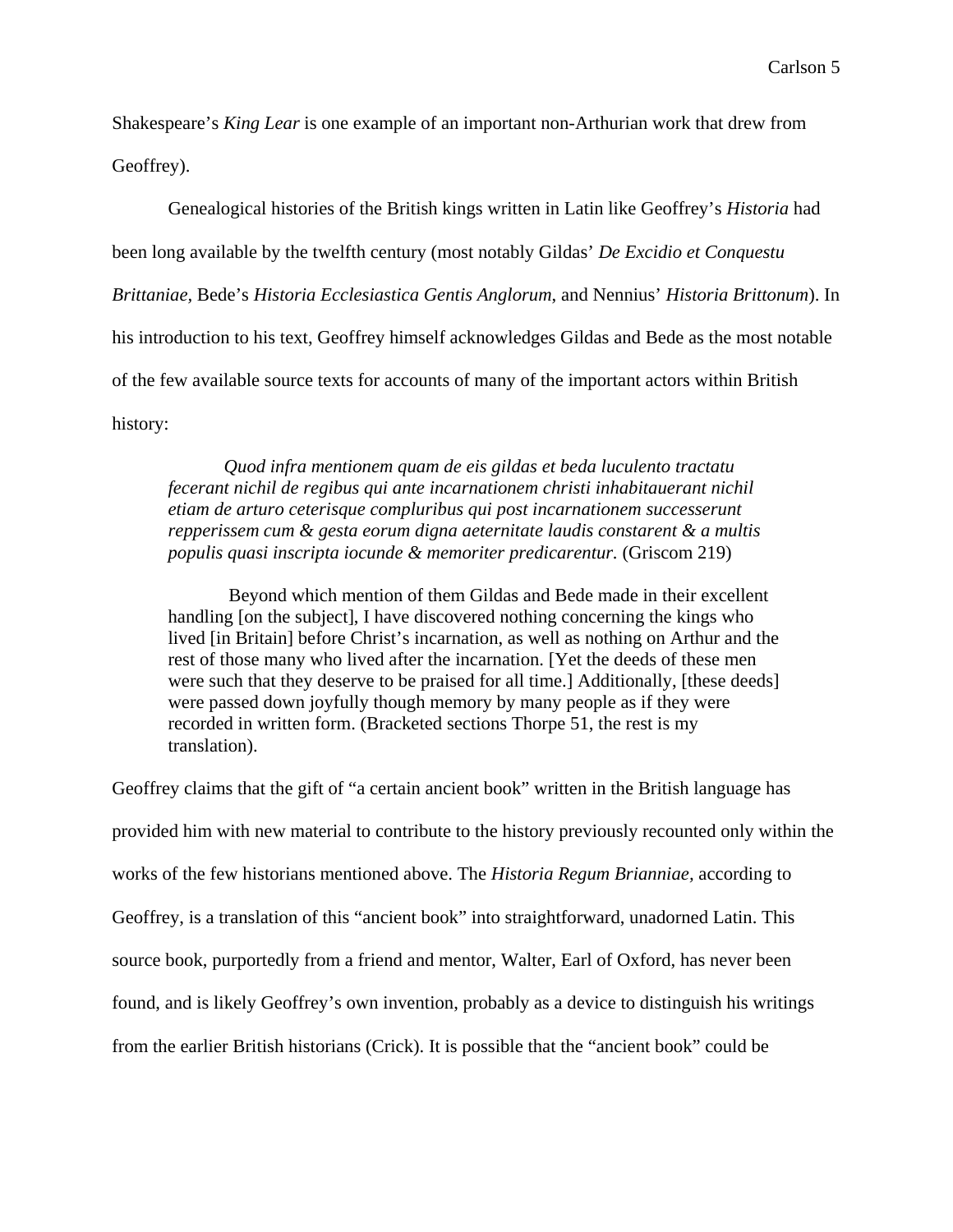symbolic of Geoffrey's education in British history from the oral source of Walter himself (Thorpe 15-16).

The modern reader may regard the *Historia* as nationalistic legend, perhaps an example of medieval historiography at its most wishful. It seems far too convenient that no other writers mention Geoffrey's "ancient book," and it is also suspicious that Geoffrey portrays a "golden age" in British monarchy, complete with prophecies of a "pan-Celtic revival"  $2$  (Brooke 87). Geoffrey drew criticism for the more fanciful elements of his writing as early as the Middle Ages. The historian William of Newburgh wrote not 50 years after the publishing of the *Historia* that "everything this man wrote about Arthur and his successors, or indeed about his predecessors from Vortigern onwards, was made up, partly by himself, and partly by others, either from an inordinate love of lying, or for the sake of pleasing the Britons" (Thorpe 17). The modern historian Antonia Gransden takes issue with Geoffrey because "Geoffrey was a romance writer masquerading as a historian. No historian would object to him if he had avowedly written a historical novel… or a romance epic. But on the contrary, he pretended to be writing history" (Gransden 202-03). Lewis Thorpe, while not overtly critical of Geoffrey, points out that Geoffrey is "a great lover of circumstantial detail," evidenced in his inclusion of the rousing

 $2<sup>2</sup>$  If one were to believe that Geoffrey held Welsh sympathies, then it is tempting to speculate that the whole of the *Historia,* including the *Prophetie Merlini*, was meant to serve as some sort of anti-Norman, anti-Anglo propaganda. After all, the conquerors of the British at the end of the book, the Saxons, are described as depraved, cunning Pagans who are able to dominate chiefly because of the moral failings of the Britons. Christopher Brooke is convinced, however, that Geoffrey intended no subversive attitudes against his Norman superiors: "Geoffrey's chief patron was a great [M]archer lord," Brooke reminds his readers. There is a section of the *Prophetie Merlini* which states "Cadwallader shall call upon Conan and take Albania into alliance." Brooke interprets this passage as "representing the hope of a pan-Celtic revival," a call to form alliance with Scotland to "expel the foreigner and set up a native Celtic or British kingdom again." However, Brooke also says "this can equally be read as a glorification of the Norman dynasty, [and] was early read, not unnaturally, as a prophecy of the Angevin empire" (85). Brooke thinks that it is possible that Geoffrey was motivated by political biases, but whatever these motives might have been, they are quite specific to the political situation of England when Geoffrey would have been writing his work during the reign of King Stephen. There is nothing to suggest that Geoffrey was so backwards-looking as to hope for an expulsion of the Normans. The possible political biases found within the *Historia* are outside of the scope of this paper. For a brief discussion of Geoffrey's "historical reconstruction" as a political tool, see Brooke 85-90.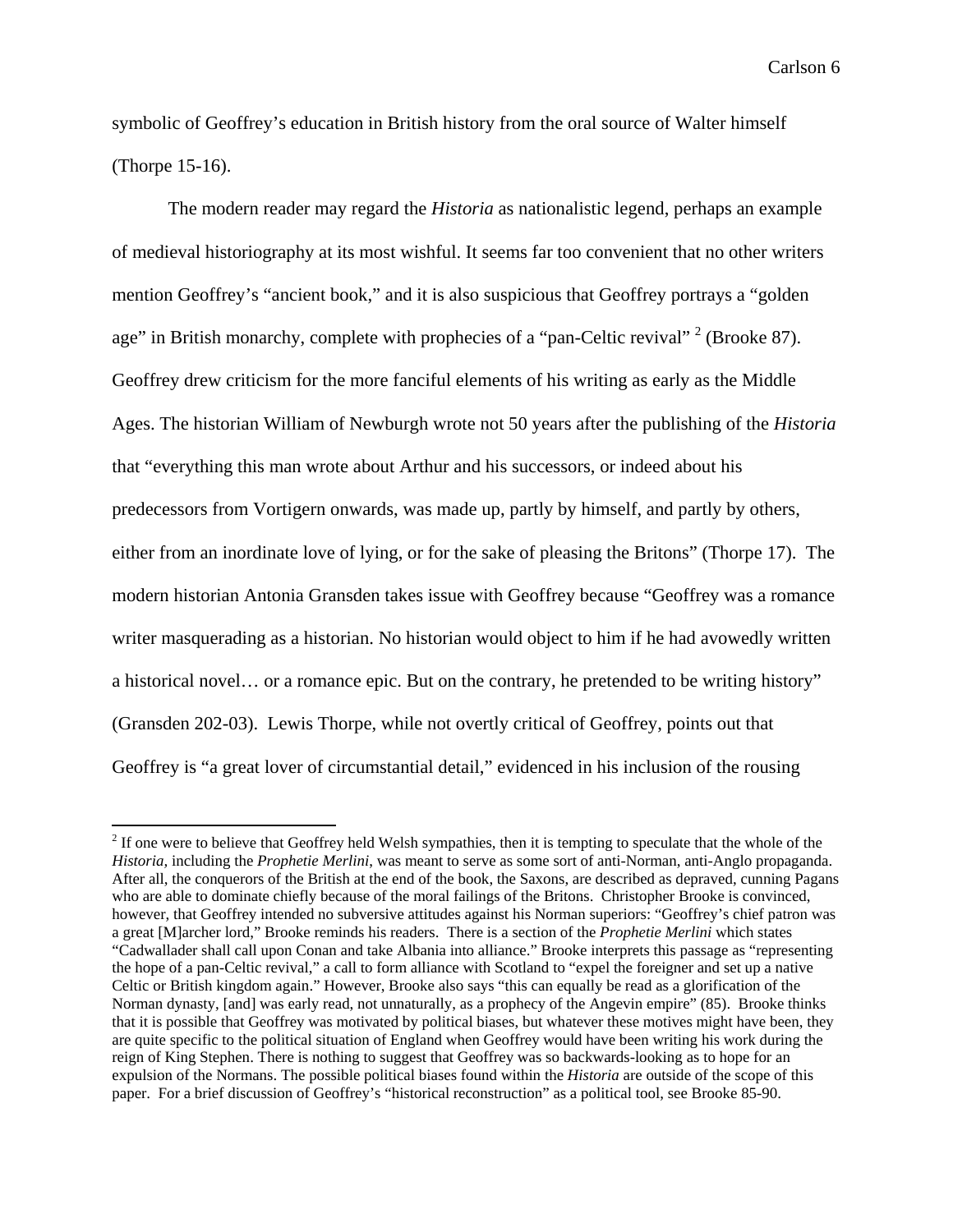speeches of both Arthur and the Roman commander Lucius Tiberius to their respective armies in direct speech. "One is tempted to say that this is romanticized history with a vengeance," Thorpe notes about these speeches, "until one remembers that the battle never took place and that it is merely romantic fiction" (18).

Christopher Brooke, on the other hand, suggests that Geoffrey understood history to be a blend of fact and fiction, indistinguishable from historiography. Geoffrey, Brooke argues, was most likely not attempting to deceive anyone about the history of the Britons, and was simply trying to make a cohesive story out of the paucity of materials available to him:

It may matter little for our enquiry whether he was a serious student troubled, like a number of other chroniclers of the tenth, eleventh, and twelfth centuries, by an incurable incapacity to distinguish truth from fiction; or a deliberate 'liar', to use a contemporary phrase intended to distinguish 'history' in the sense used by Bede or William of Malmesbury, from the fiction of courtly romance . . . [The *Historia*] is a literary work of remarkable skill: a skill in storytelling above all and in reconstructing the past out of fragmentary materials (Brooke 78, 83).

The structuralist critic Richard Waswo also thinks the debate over the truthfulness of the *Historia* and other works of historiographical literature is far overblown. "Literature," he argues, "is an integral, functioning part of an entire cultural system." Consequently, mythic or historiographical writings should not be dismissed as having little historical value simply because these writings appear to be "conscious fiction." Waswo also argues that even with expectations of empiricism in modern historical documentation, "myths still determine facts" in the present day (Waswo 542).

Laura Barefield argues that while "the reputation of the *Historia Regum Brittaniae* has been salvaged by literary scholars" . . . "scholarship from both fields [history and literary criticism] has neglected inquiry into the historiographic [structure and style] of the narrative" (12). Barefield strives to fill part of this gap in the scholarly literature by examining the role of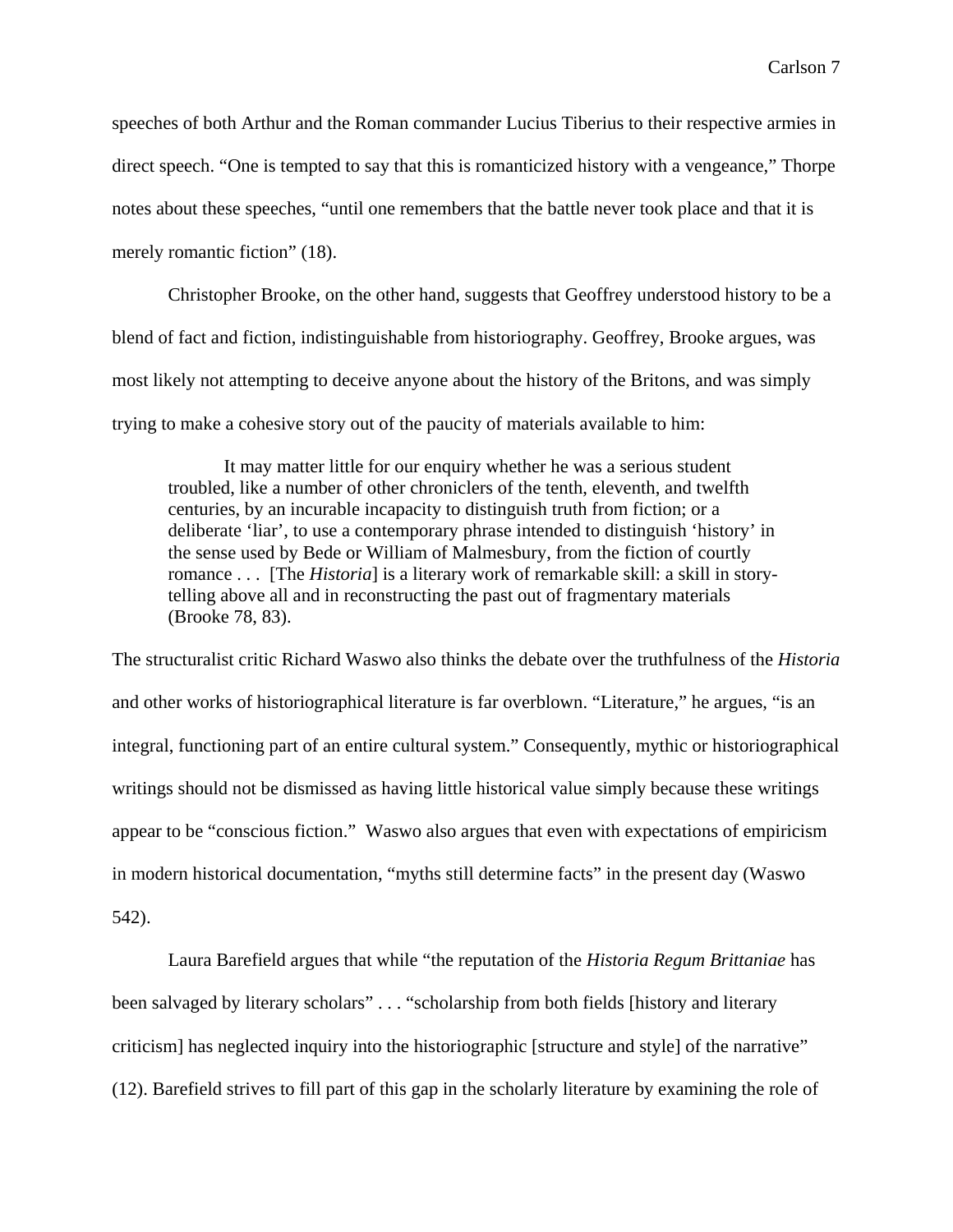women in the inherently patriarchal narrative's "strict, chronological listing of the generations of the kings" (13). This strict, chronological listing is frequently interrupted by romance narrative, "which strives to fill the gap when the national narrative breaks down" (16). When the "national narrative" of patriarchal succession proceeds smoothly, there is little mention of women in the text; their essentially reproductive role can be comfortably "submerged." However, when crises of succession arise, threatening the overall stability of Britain, the text transitions into romance narrative. These episodes are likely to include women either complicating or seeking to affirm the standard process of succession.

Barefield argues that the romance narratives featuring women and problems of succession are not present simply to add color to what might otherwise be a dry genealogical listing. Rather, issues of gender, family, and succession are elements of history too basic to be ignored: "The *Historia Regum Britanniae*'s repetitive narrative is not simply the tragedy of civilization, but the alternation between genealogy and romance illustrates how this paradigm is grounded upon tensions in conceptions of gender and family" (Barefield 20). The primary actors within the narrative are the most outstanding examples of masculine bravery, virtue, and leadership ability, yet they cannot preserve or transfer their power to subsequent generations without the involvement of women to provide heirs for a noble bloodline.

Since all the romance episodes involve crises of succession in some way, they are likely to depict Britain at its most shameful. Yet Geoffrey still provides a plenitude of interesting or relevant details in them, no matter how much they complicate his recording of the strict, chronological listing of the kings. Barefield observes that "[r]ather than shutting down or containing critical moments to gain a smoothly proceeding chronology, the text exploits [romance episodes] to narrative advantage, exploring how the gendered aspects of these crises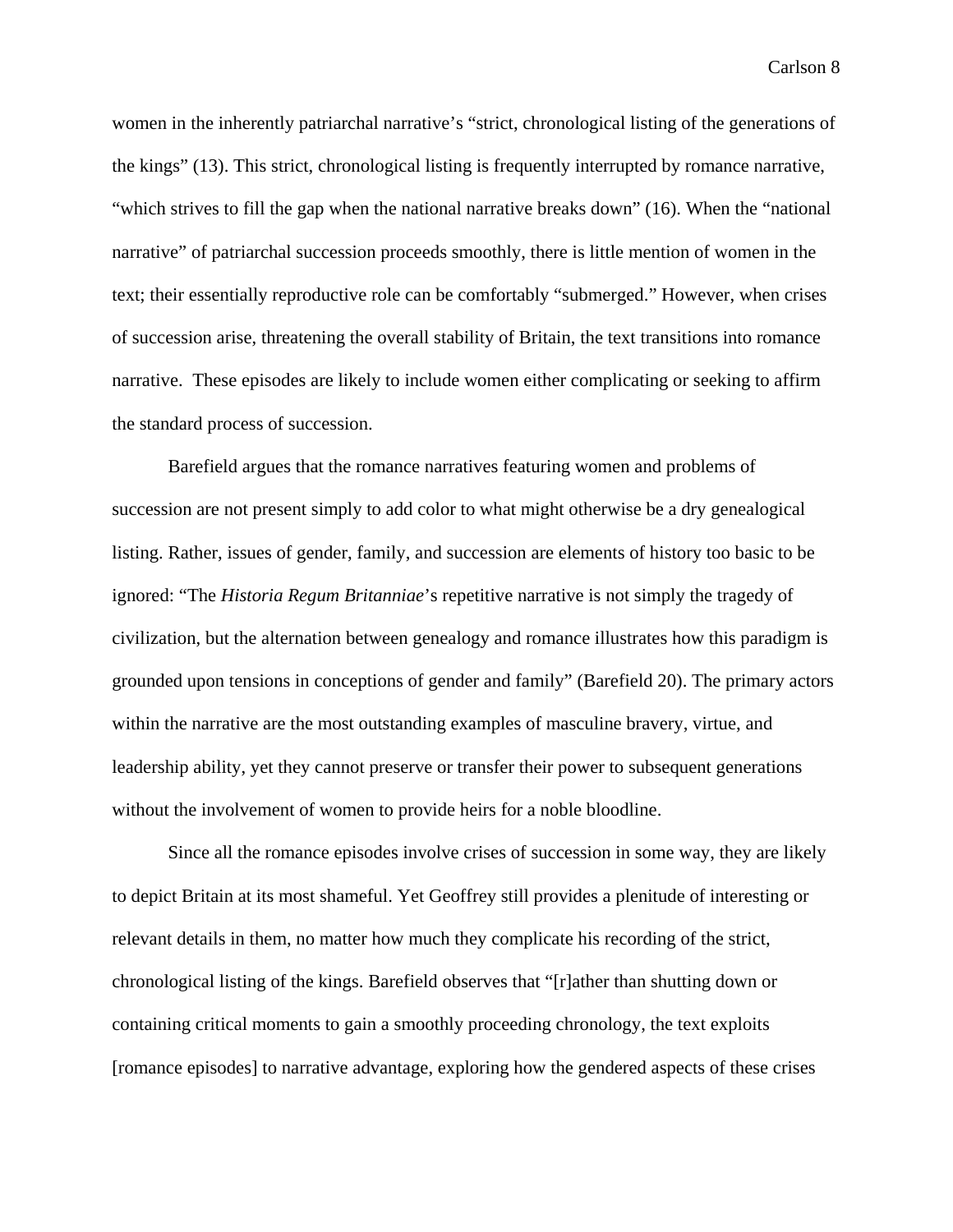can both legitimate but also question the operations of the narrative and the patriarchal mythos it masks and re-enacts" (Barefield 14). Furthermore, the pattern of romance and genealogical episodes creates a sort of metanarrative which "probes the tensions surrounding the creation, preservation, and transfer of textual and political power. Through exploring the critical moments between coordinate and subordinate narrative, the *Historia Regum Britanniae* denaturalizes its own genealogical form, confronting both the threat and the possibilities offered by the narration of history" (13). The romance narrative is subordinate to the genealogical narrative's basic function of providing a chronological listing of the kings. At the same time, though, the romance narrative is more important than the genealogical listing. It is during the romance episodes that something could happen which could permanently alter the main, genealogical narrative. There is also the simple fact that a much larger proportion of the *Historia* is taken up by romance narrative than genealogical narrative.

Barefield's examination of the politics of gender and succession in the romance episodes in Geoffrey's work focuses on a few of the more notable stories featuring women that appear early on in the *Historia.* She gives particular consideration to the conditions that facilitated Brutus's successful marriage to Ignoge. With this marriage, Brutus's Trojans are able to end their war with the Greeks and wander through other lands, fighting a few enemies along the way, until they decide to settle the island of Albion (later renamed Britannia in honor of Brutus.) However, Barefield's account of Geoffrey's female characters omits the women in the chapters about Arthur or his immediate predecessors (including Vortigern), and those in the latter, post-Arthurian chapters of the book. Nevertheless, her conclusions about the function of women within the narrative provide a useful conceptual frame for examining some of these other romance episodes involving women in the *Historia*.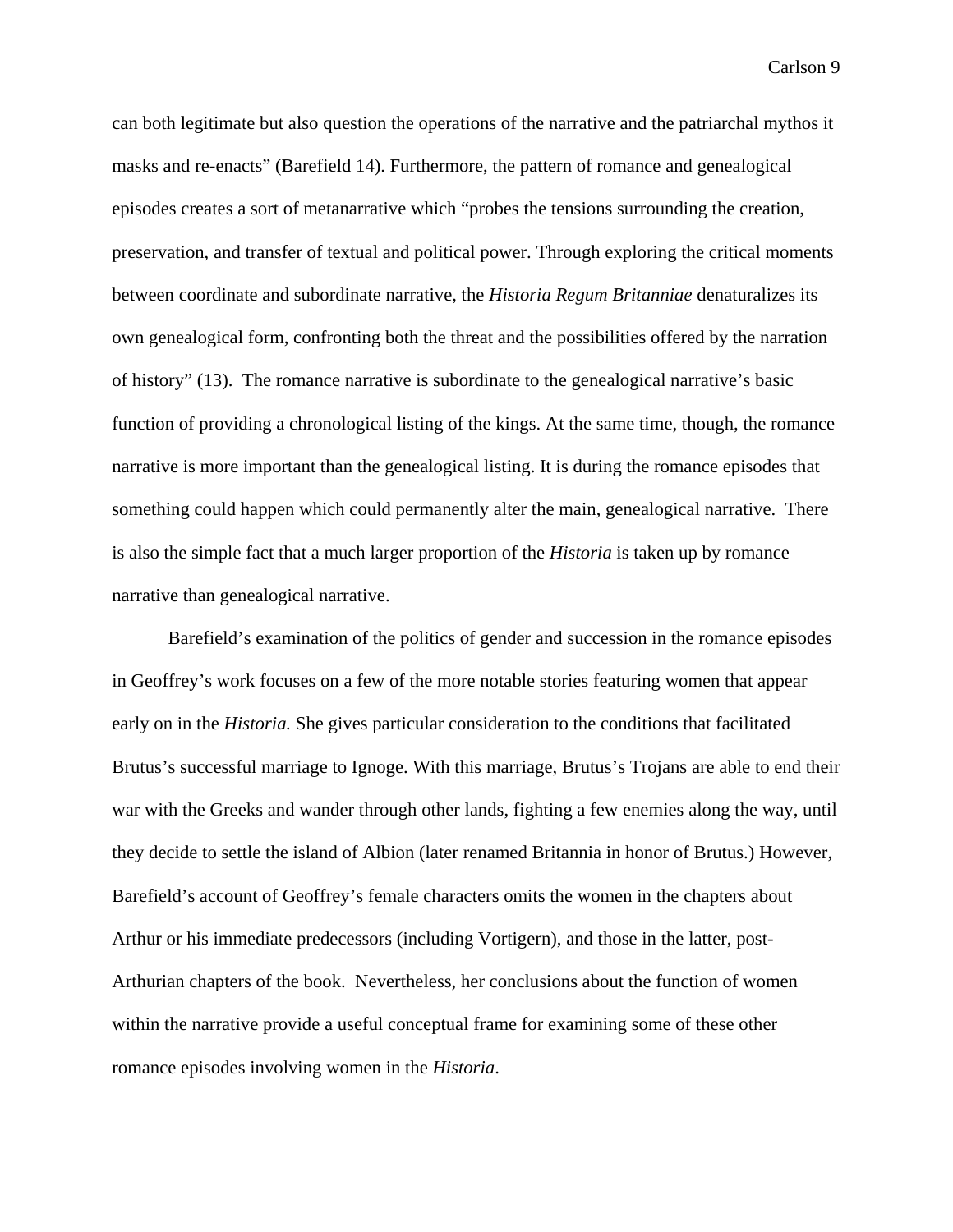The successful end of the war between the Trojans and Greeks and the establishment of the British people through Brutus' marriage to Ignoge is an impressive founding myth, linking the Britons to both of the heroic lineages of Homeric antiquity. Of more interest to Barefield, however, is how the Brutus episode negotiates the problems of Brutus himself being the product of a crisis of succession. The marriage of Brutus, a Trojan, to the Greek Ignoge resolves this crisis, clearing Brutus's reputation. It also provides a stable foundation for Britain, as Brutus is able to found this new nation without any unsettled quarrels with any of the other nations he has been in contact with during his life. (While it is true that Locrinus's unsanctioned love for the German woman Estrildis will cause problems just one generation after Brutus, it certainly does not nullify any of Brutus's achievements.)

If the Brutus/Ignoge episode displays the benefits of "fixing" a crisis of succession, many of the later romance episodes featuring women demonstrate the undesirable outcomes of doing the opposite – causing a crisis of succession. Restoration of the favorable paradigm of stable succession causes the text to return to a genealogical narrative, at least for a short time. Subverting this paradigm can lead to wars, invasions, and other bad things. What is possibly the most disastrous perversion of the paradigm of stable succession can be found in an episode not mentioned in Barefield: Vortigern's ill-advised marriage to the Saxon woman Renwein. Vortigern's actions do much more than complicate the issue of succession. They nearly lead to an end of the narrative itself. A discussion of the marriage of Brutus and Ignoge, contrasted with the marriage of Vortigern and Renwein, can serve as a way to identify the specific conditions Barefield has recognized as being necessary for a healthy process of succession as well as the disastrous results of ignoring this paradigm.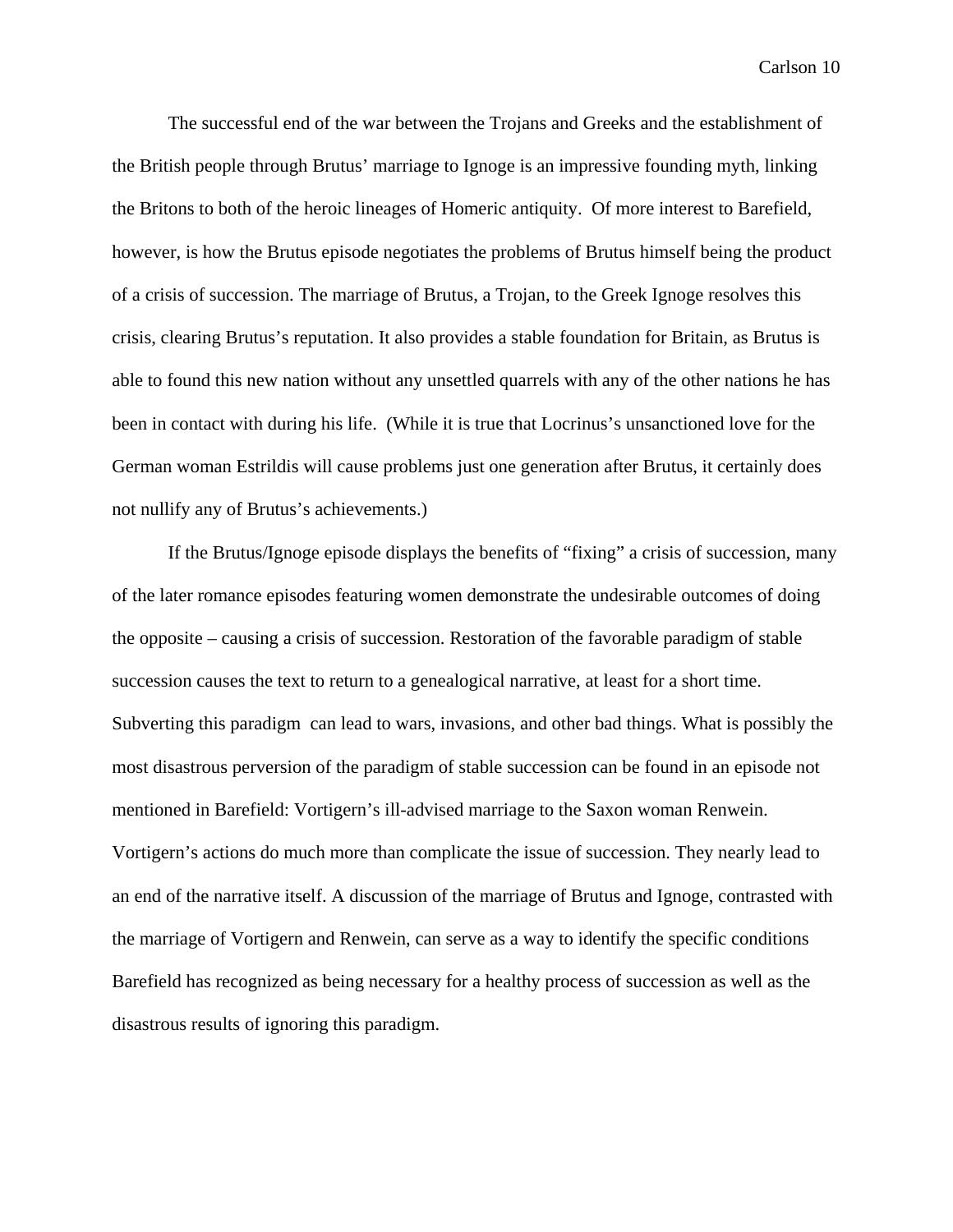Geoffrey, like Nennius in the *Historia Britonum,* starts his *Historia* where the *Aeneid* left off. Aeneas has settled in Italy and has married Latinus's daughter Lavinia, thus ensuring a beneficial political alliance with the Latins. Barefield points out that Aeneas's marriage "promises that Latins and Trojans will be united in the future, living in a stable, normalized kingdom, and that they will become a new, united people in an unproblematic kindred" (17). However, just a few generations later, this connection between the two peoples still proves fragile. Some "ethnic tensions" remain, as Aeneas' grandson, Silvius, a Trojan, is involved in a *furtive veneri*, "a secret love affair" with a Latin woman, *cuidam nepti lavinie,* "a certain niece of Lavinia's." Although any children from that union would have an ancestry very similar to that first intermarriage between the Trojan hero Aeneas and the Latin king's daughter, the clandestine circumstances of the affair suggest that relations between those of Trojan blood and those of Latin blood remained far from "unproblematic." When the secret affair ends in a marriage, and Silvius's wife gets pregnant, a soothsayer is brought in to predict the gender of the child. Despite the marriage, the powers-that-be are still worried that this child could pose a threat to the officially sanctioned, multi-ethnic lineage established by Aeneas and Lavinia. The soothsayer also predicts that the child, who would be named Brutus, would cause the deaths of both his mother and father. Indeed, Brutus's mother dies in childbirth, and as a young adult, Brutus accidentally kills his father during a hunt *inopino ictu sagite,* "with an unlucky strike of the arrow"*: Nam dum famuli ceruos in occursum eorum ducerent brutus telum in ipsos dirigere affectans genitorem sub pectore percussit.* "Their beaters drove some stags into their path and Brutus, who was under the impression that he was aiming his weapon at these stags, hit his own father below the breast. (Griscom 224, Thorpe 55). This ominous start to Brutus' life is *inopinus*, unexpected even by Brutus himself. Like his mother's death, his father's death was out of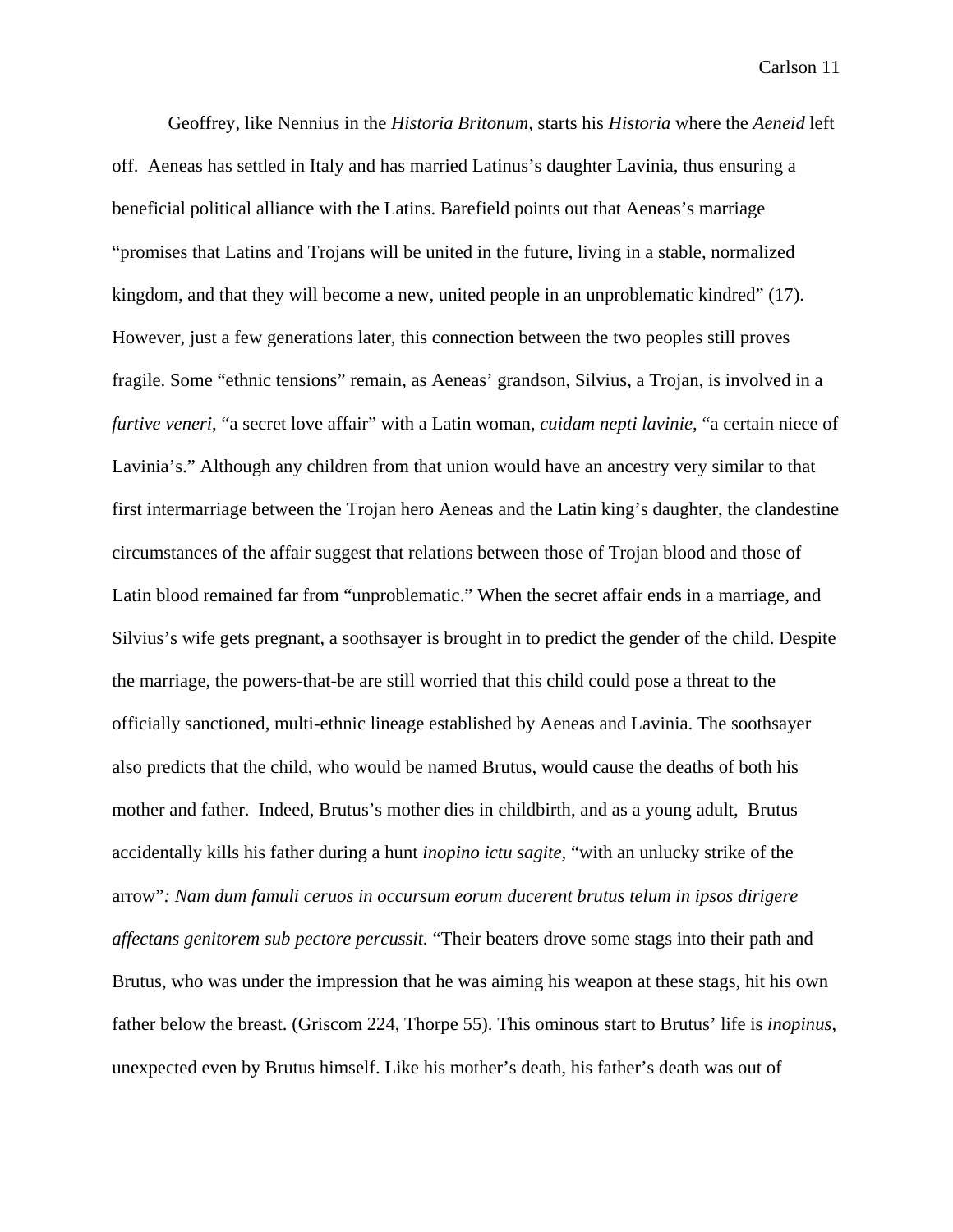Brutus's control, but he is still punished for it, *expulsus est ab italia indignantibus parentibus ipsum tantum facinus fecisse* "expelled from Italy by his relations, who were angry at him for committing such a crime" (Thorpe 55 Griscom 224). Though neither of his parents' deaths occur through his own volition, Brutus has nevertheless "derail[ed] the genealogical narrative" established by Aeneas and Lavinia. This demonstrates how "easily the structures of family and country can be overthrown through parricide and regicide" (Barefield 17).

Brutus goes to Greece during his exile, where he *invenit progeniem heleni filii priami quae sub potestate pandrasi regis grecorum in servitutem tenebatur.* "discovers the descendants of Helenus, Priam's son, who were held in captive power by Pandrasus, king of the Greeks" (Griscom 224, Thorpe 55). A long-standing blood feud and a disrupted line of succession motivate this Greek oppression, even a few generations after the offending acts: *Pirrus etenim filius achillis post eversionem troie predictum helenum compluresque alios secum in vinculis abduxerat. Et ut necem patris sui in ipsos vindicaret in captionem teneri preceperat.* "After the fall of Troy, Pyrrhus, the son of Achilles, had dragged [a number of Trojans] off with him in chains . . . and ordered them to be kept in slavery, so that he might take vengeance on them for the death of his father" (Griscom 224, Thorpe 55). This only provides a glimpse of how problems of upsetting the normal progression of rule can be even more volatile when other nations are involved.

Brutus receives swift condemnation for committing *tantum facinus,* "so great a crime" of causing his father's death, however unintentional. Nevertheless, the soothsayer's prophecy had also declared that Brutus *ad summum tandem culmen honoris pervenerit* "would also achieve the highest peak of honor," after *pluribus quoque terris in exilum peragratis* "he had wandered in exile through many lands" (Griscom 223, Thorpe 54). Evidently, this disrupted genealogical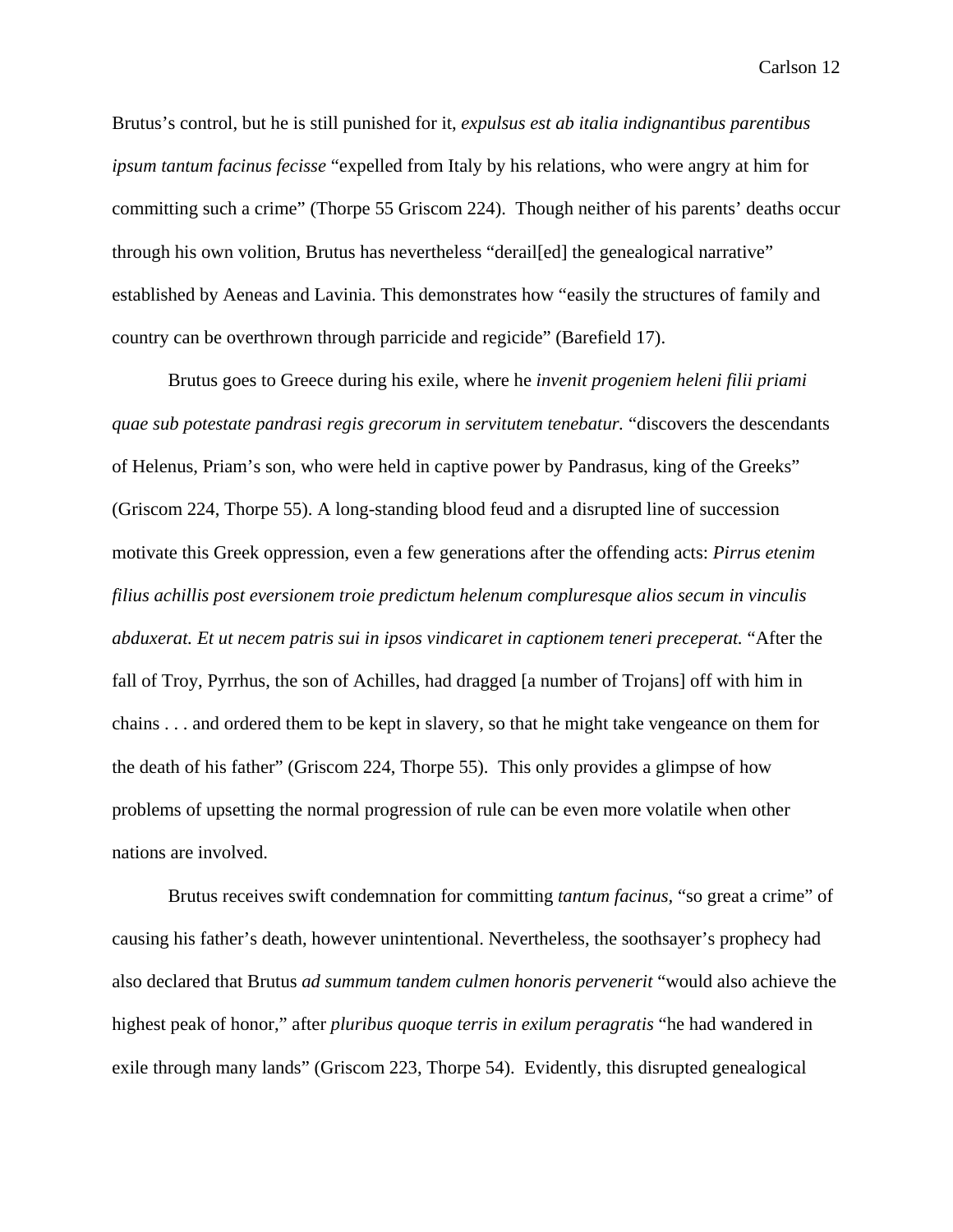narrative will be far from permanent. Brutus is promised the chance not just to free himself from the shame of parricide, but also the chance to attain the "highest honor" of being the founder of a new people. However, like his ancestor Aeneas, he must bring this new people to a new land. A return of the text to a genealogical progression will indicate Brutus's ultimate success and fulfillment of his birth-prophecy, a lasting dynasty. To achieve this, Brutus needs to absolve himself gloriously of his own blood crimes first by defeating the Greeks, then by achieving a stable succession of his new people.

Richard Waswo, observing that so much of the mythos of Western Europe is directly influenced by the West's adoption of Aeneas as a cultural ancestor, argues that this "impose[s] an origin [Troy] that was always already destroyed, and hence required a narrative of displacement, exile and reconstruction" (Waswo 546). In his exile, Brutus has located a displaced group of his Trojan brethren, but they have been literally dragged into Greece as revenge for an old wrong, and they will remain permanent outsiders within Greek society until they are able to determine a new basis for negotiation with the Greeks that is not defined by a crisis of succession. Even if the Trojans do come to some new agreement with the Greeks, the fact remains that trying to establish a new rule and a new people in an already-inhabited land will inevitably lead to continual conflict with the native people. And so Brutus must continue Waswo's narrative of "displacement," even though he himself has been already been displaced from his homeland.

 Before Geoffrey depicts any specific situation in which Brutus does something great to confirm his birth prophecy, he informs his readers that the exiled Brutus quickly acquires a highly favorable reputation among the enslaved Trojans: *in tantum autem militia & probitate vigere cepit ita ut regibus & principibus pre omni iuventute patrie amaretur* "However, he soon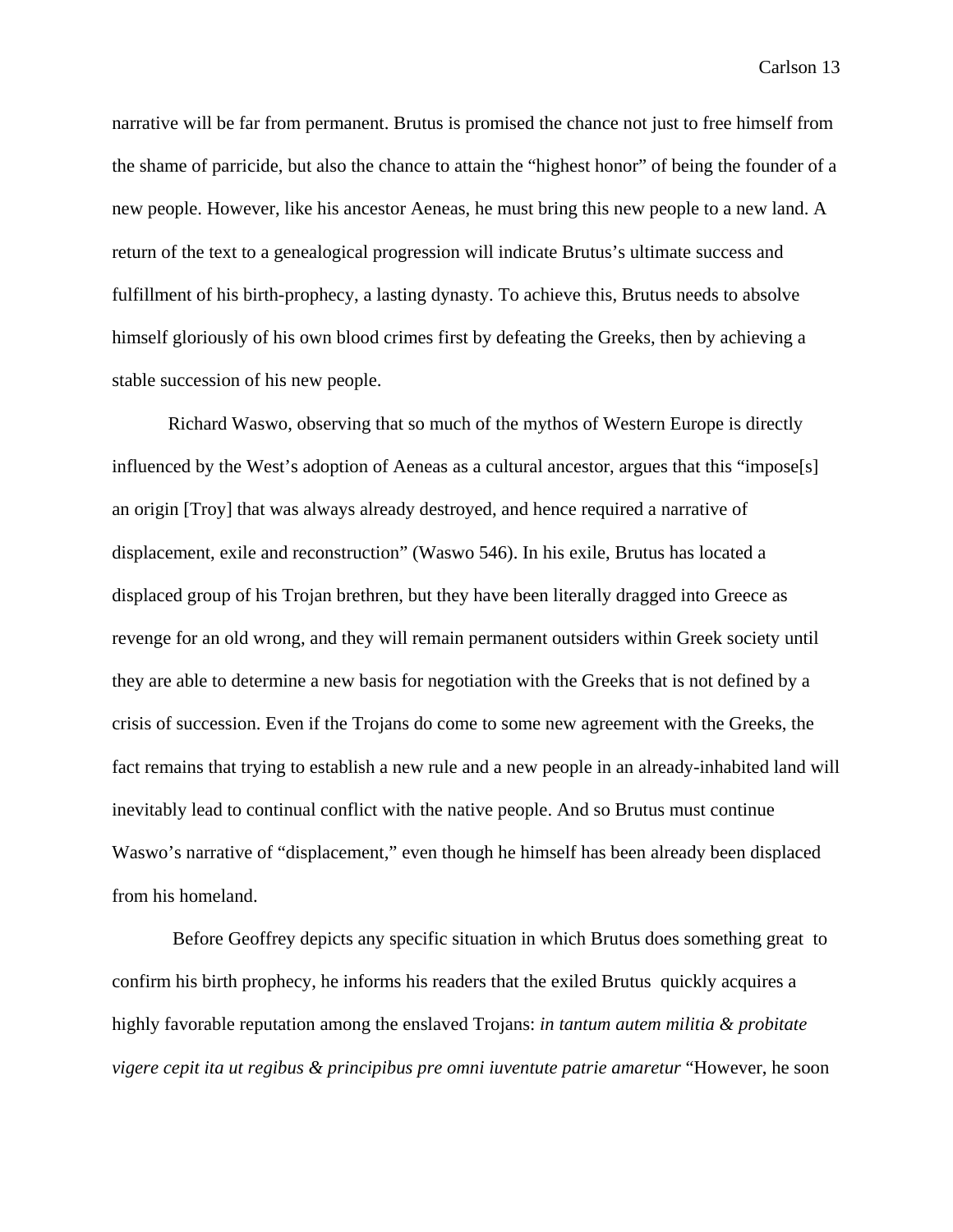gained such fame for his military skill and prowess that he was esteemed by the kings and princes more than any young man in the country" (Griscom 224, Thorpe 55). But before Geoffrey goes on to provide concrete examples of his reputed military skill, he affirms Brutus's heroic Trojan lineage, exalting Brutus's superlative excellence in the two kingly qualities of wisdom and valiance: *erat enim inter sapientes sapiens inter bellicosos bellicosus.* "Among the wise he [Brutus] was wise, among the valiant the most valiant" (Griscom 224-225). It would not do for Brutus, as the savior of the group of exiles who will become the British people, to be anything less than superlative: wicked (or even simply flawed) rulers will have plenty of time to contribute to – or cause – discord and even crises of succession later on in the narrative.

Now that the reader has been informed of Brutus's great reputation, Geoffrey goes on to demonstrate his greatness and worthiness to be the founder of Britain by describing Brutus's actions as leader of the exiled Trojans. Immediately following the *inter sapientes sapiens*  description, Geoffrey justifies this high esteem Brutus has already earned among his fellow Trojans even before they go to war with the Greeks: *quicquid auri vel argenti sive ornamentorum adquirebat totum militibus erogabat.* (Griscom 225) "Whatever of gold or silver or equipment he acquired, he paid out the whole to the soldiers." Now that Geoffrey has provided some reasons for Brutus's *fama,* it *divulgata itaque per universas nationes* "therefore spread[s] through all the realms" (Griscom 225).

 Brutus's well-deserved quick rise to fame and leadership is similar to that of Arthur later on in the narrative:

*Defuncto igitur utherpendragon convenerunt ex diversis provinciis proceres britonum . . . ad dubricium urbis legionum archepiscopum suggerentes ut arturum filium regis in regum consecraret . . . Dubricius ergo . . . arturum diademante regni insignuit. Erat autem arturus xv annorum iuvenis inaudite virtutis atque largitatis in quo tantam gratiam innata bonitas prestiterat ut a cunctis fere populis amaretur. Insignibus itaque regiis iniciatus solitum morem*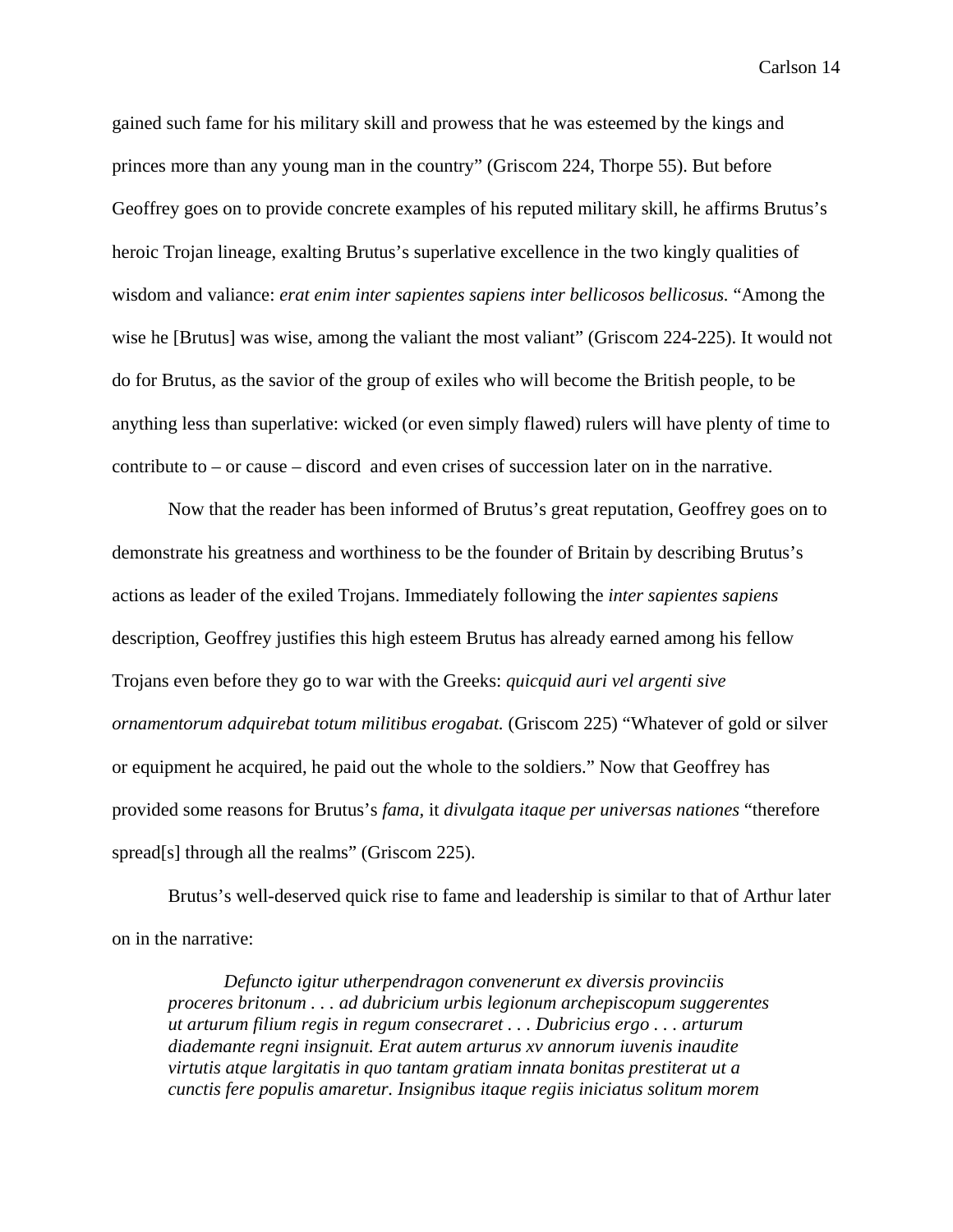*servans largitati indulsit . . . Arturus ergo quia in illo probitas largitionem comitabatur statuit saxones inquietare ut eorum opibus que ei famulabatur ditartet familiam. Commonebat etiam id rectitudo cum tocius insule monarchiam debuerat hereditario iure obtinere.* (Griscom 432-433)

 After the death of Utherpendragon, the leaders of the Britons assembled from their various provinces . . . and suggested to Dubricius, the Archbishop of the City of Legions, that as their King, he should crown Arthur, the son of Uther. Dubricius [therefore] bestowed the crown of the kingdom upon Arthur. Arthur was a young man only fifteen years old, but he was of such outstanding courage and generosity, and his inborn goodness gave him such grace that he was loved by almost all the people. Once he had been invested with the royal insignia, he observed the normal custom of giving gifts freely to everyone . . . In Arthur courage was closely linked with generosity, and he made up his mind to harry the Saxons, so that with their wealth he might reward the retainers who served his own household. The justness of his cause encouraged him, for he had a claim by rightful inheritance to the kingship of the whole island. (Thorpe 212)

Arthur is granted the kingship because he is the rightful successor to the last king, his father Utherpendragon. However, Arthur already displays the important traits of "courage and generosity" before he is given the crown, and when he becomes king he dutifully gives gifts to his people because of that generosity. His decision to drive the Saxons away from the island is not caused by a desire to prove his military capabilities or to reclaim the power that comes with control over the whole of Britain. In fact, his primary motivation for attacking the Saxons is the prospect of attaining the material goods necessary for him to reward his retainers. If he is victorious over the Saxons, this would bring the secondary benefit of bringing the whole of Britain back under the rule of his dynasty. All the efforts of the previous British rulers from the first Saxon revolt onwards had been aimed towards reclaiming what had been British lands before Vortigern's reign, but Arthur recognizes the opportunity to regain his realm insofar as it benefits his people.

Brutus is not the *de facto* ruler of the enslaved Trojans in the same way that Arthur is as son of the previous king; Brutus has no right to any claim of succession. However, peer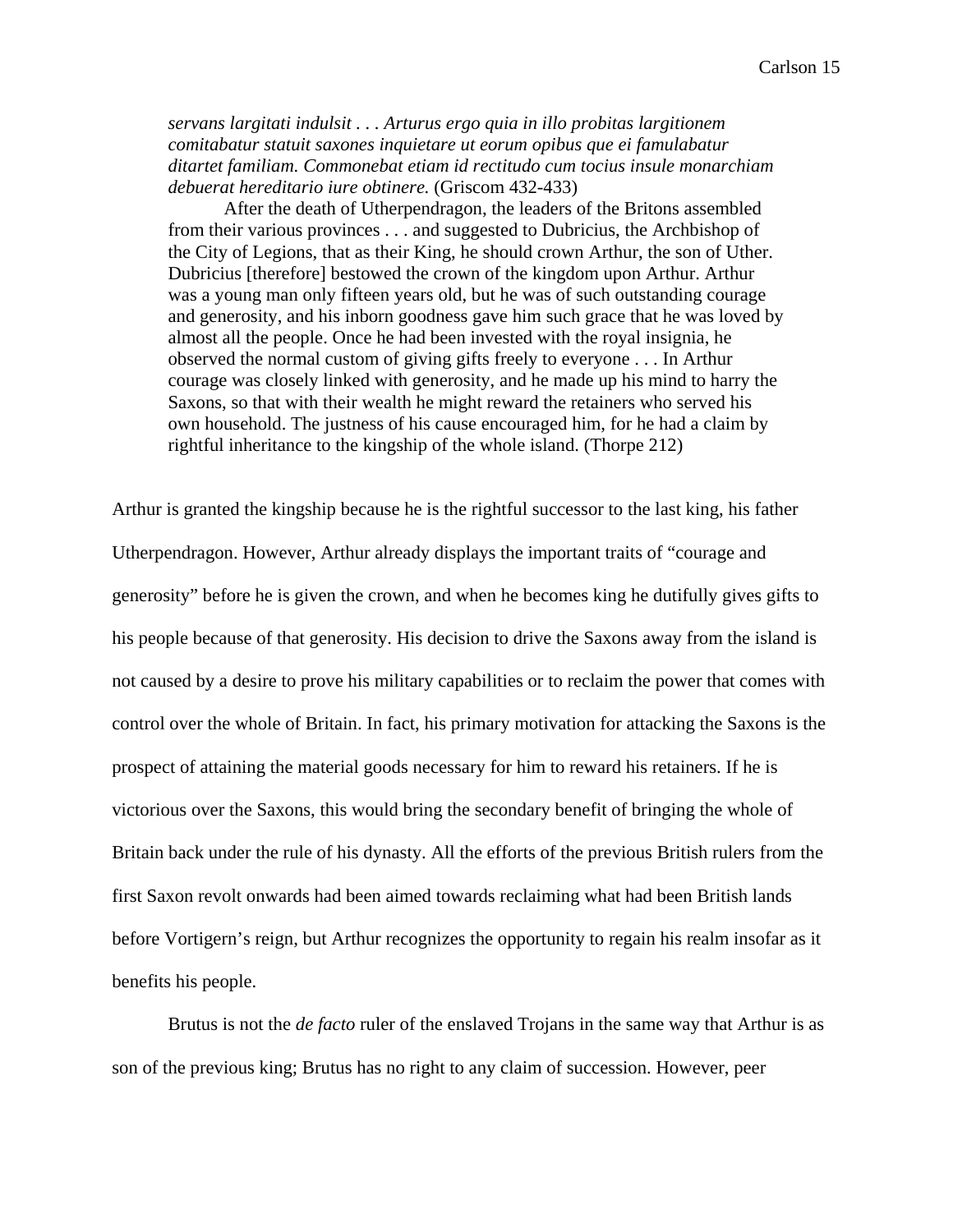recognition, Geoffrey's authorial attestations of his preeminence among men, and his own generosity with his riches affirm the kingly qualities of his character. The Trojans, who have been lacking an excellent leader who might provide them any hope of freedom, end up *orantes ut ipso duce a servitute grecorum liberarentur* "begging Brutus that they might be freed from servitude of the Greeks by him as their leader" (Griscom 224).

However, Brutus does not immediately accept the invitation to be the leader of the Trojan revolt. He concludes that the prospect of overthrowing Pandrasus is attainable after he recognizes that Assaracus, the leader of a Greek faction, is sympathetic to him and has three castles at his disposal. Taking into account the ever-growing population of Trojan men, Brutus then agrees to lead the Trojan push for freedom. *Inspiciens ergo brutus & virorum multitudinem & assaraci castella quae sibi patebant securius petitioni illorum adquievit.* "When Brutus saw how many men he now had, and realized the castles of Assaracus were there for him to take, he agreed without misgivings to the requests of the Trojans" (Griscom 225-26, Thorpe 56). If Brutus were more concerned with potential glory to be gained as leader of a people, he likely would not have ensured the certain feasibility of the revolt before attempting it.

 Brutus' first attempt to free his Trojan followers from Greek oppression takes the form of a bold request to King Pandrasus: *saltus nemorum quos ut servitutem diffugeret occupavit eam habitare permittas sin autem concede ut ad aliarum terrarium nationes cum diligentia tua abscedant* "give [the Trojans] permission to inhabit the forest-glades which they have occupied in their attempt to escape from slavery. If you [Pandrasus] cannot grant this, then let them, with your approval, go off to join the peoples of other lands" (Thorpe 57). Pandrasus, shocked at such a straightforward demand from an enslaved people, chooses war instead.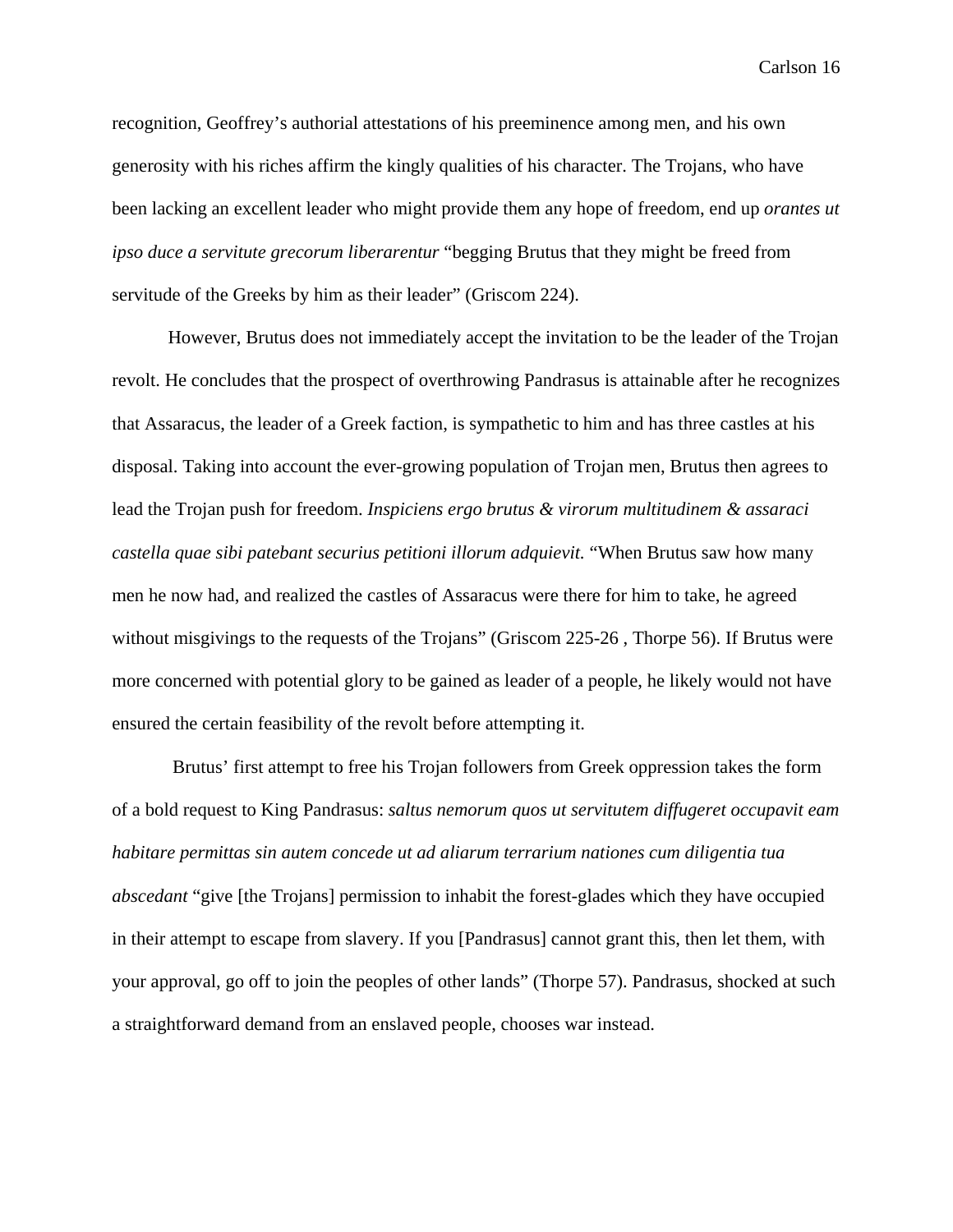The Trojans are up for a tough fight, and the war with the Greeks lasts for several pages. However, upon the capture of Pandrasus, the Greeks are defeated. Yet the Trojans recognize that this victory is precarious, and the freedom that Brutus has attained for the British people is fleeting. This single victory in which the Trojans destroyed a Greek camp and captured their king does not mean that they have conquered the Greeks. The Greeks, still more numerous than the Britons, can still regroup and fight to free Pandrasus.

 The Trojans observe that this is the chance to get what they want from Pandrasus. *Nam cum in potestate eorum positus esset per omnia petitioni ipsorum adquiesceret si liber abire sineretur.* "Now that the king was in their power, he would agree without reservation to any demand [the Trojans] might make, provided always that he would be allowed to go free" (Griscom 234, Thorpe 62). Thrilled that they themselves are finally free, the Trojans give Brutus various proposals for the next step they should take to secure their independence: *Pars partem regni ad inhabitandum petere hortatur pars vero licentiam abuendi & ea quae itineri suo utilita forent* "Some begged Brutus to demand a part of Pandrasus's kingdom, so that they could settle there, others, on the contrary, asked for permission to emigrate and for whatever would be useful on their journey" (Griscom 234, Thorpe 62). These requests are very similar to the original demands Brutus made of Pandrasus, but they seem unsatisfactory in the present context of their temporary dominance over the Greeks. It is not until a man named Membritius speaks that the best and final solution is offered. Though Membritius's standing in the Trojan ranks is unknown and he is mentioned only once in the *Historia*, Geoffrey makes him one of the few characters in the book to have the distinction of being represented in direct speech:

*Nam si eo pacto vitam concesseritis pandraso ut per eum partem greciae adepti inter danaos manere velitis numquam diuturna pace fruemini dum fratres & filii nepotes eorum quibus aeternam intulistis stragem vobis vel inmixti vel vicini fuerint. Semper enim necis parentum suorum memores aeterno vos*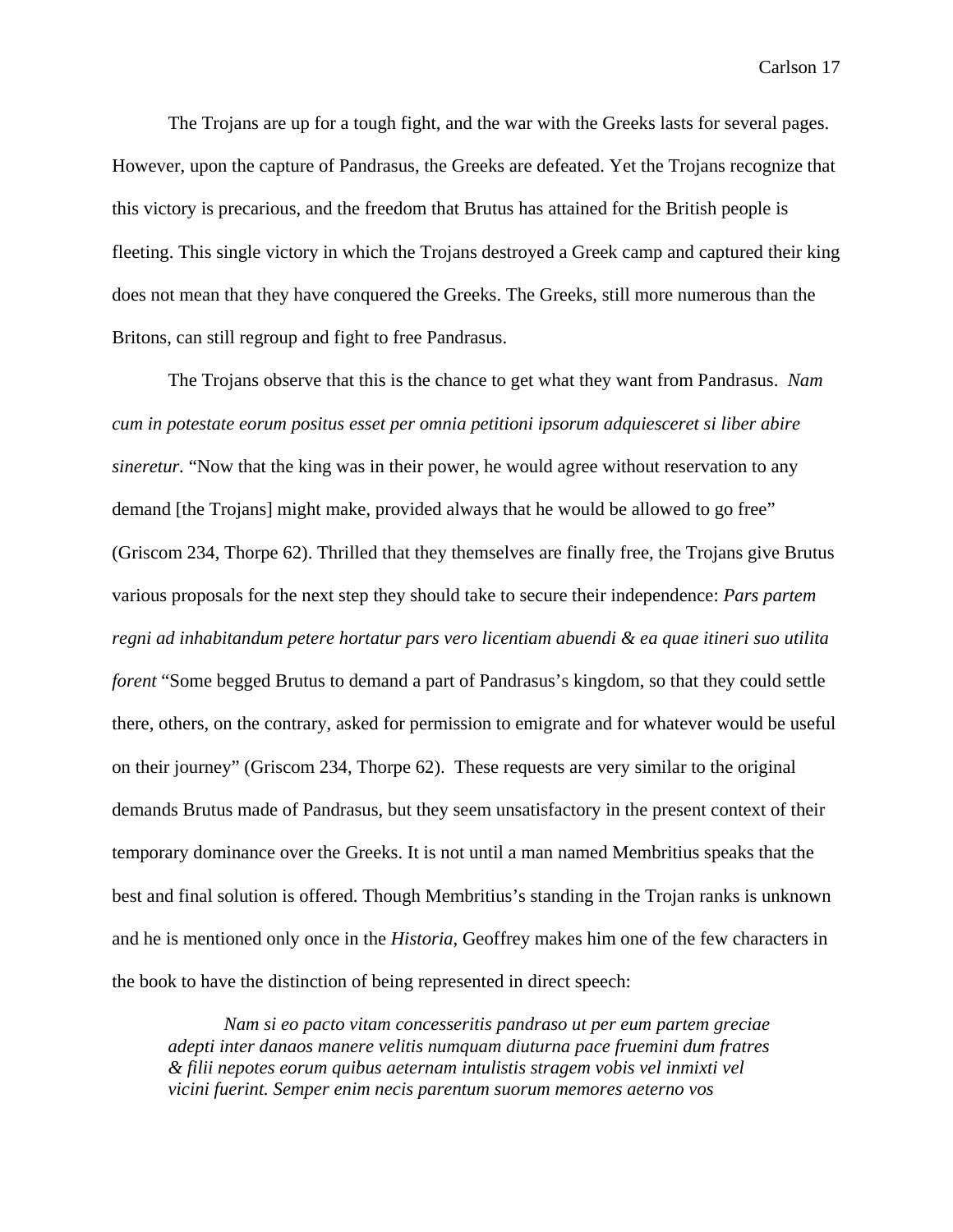*habebunt odio. Quibusque etiam nugis incitati vindictam sumere nitentur . . . Laudo igitur ut petatis ab illo filiam suam primogenitam quam innogen vocant ad opus ducis nostri & cum ea aurum & argentum naves & frumentum & quodcumque itineri vestro necessarium erit. Et si id impetrare poterimus licentia sua alias nationes petamus* (Griscom 234-235).

 If you grant Pandrasus his life on the condition that he allows you to occupy a part of Greece and remain there among the descendants of Danaus, you will never enjoy lasting peace as long as the brothers, sons, and grandsons of those on whom you have inflicted decisive defeat remain intermingled with you or your neighbors. They will always remember the slaughter of their relatives and they will hate you forever. They will take offence for the merest trifles and they will do all in their power to take vengeance . . . My advice, therefore, is that you ask Pandrasus for the hand of his eldest daughter, whom they call Ignoge, as a comfort to your leader, With her, you should ask for gold and silver, ships and grain, and everything else that will be needed for your journey. If we can arrange all this, we should obtain the king's permission and then sail off to other lands (Thorpe 62).

Membritius' speech proves convincing decisive. Marriage results in kinship bonds more powerful than any agreement made without marriage, but as the anxieties surrounding Brutus' birth have already revealed, these alone cannot bring permanent harmony between two peoples. Lingering hostilities will remain, and as Membritius also noted, the Trojans are not powerful enough to stand up to the Greeks should the Greeks "take vengeance." At the same time, it would not be wise for Brutus to leave Greek land without seeking to establish some lasting connection with this more powerful people. Marrying Ignoge will serve this purpose well: "Both men, in this case, Pandrasus and Brutus, linked by a traded woman, have a stake in maintaining the social order which will give them political and economic power" (Barefield 22). This does not mean that the Greeks and the Trojans can now engage in mutually beneficial trade or other friendly international relations just because they share blood. The maintenance of the social order requires Brutus and the Trojans to take what they need to end hostilities and establish a new civilization, and then leave. The Greeks cannot peacefully withstand a disruption of their normal social order for long, especially if that disruption is caused by the descendants of the murderers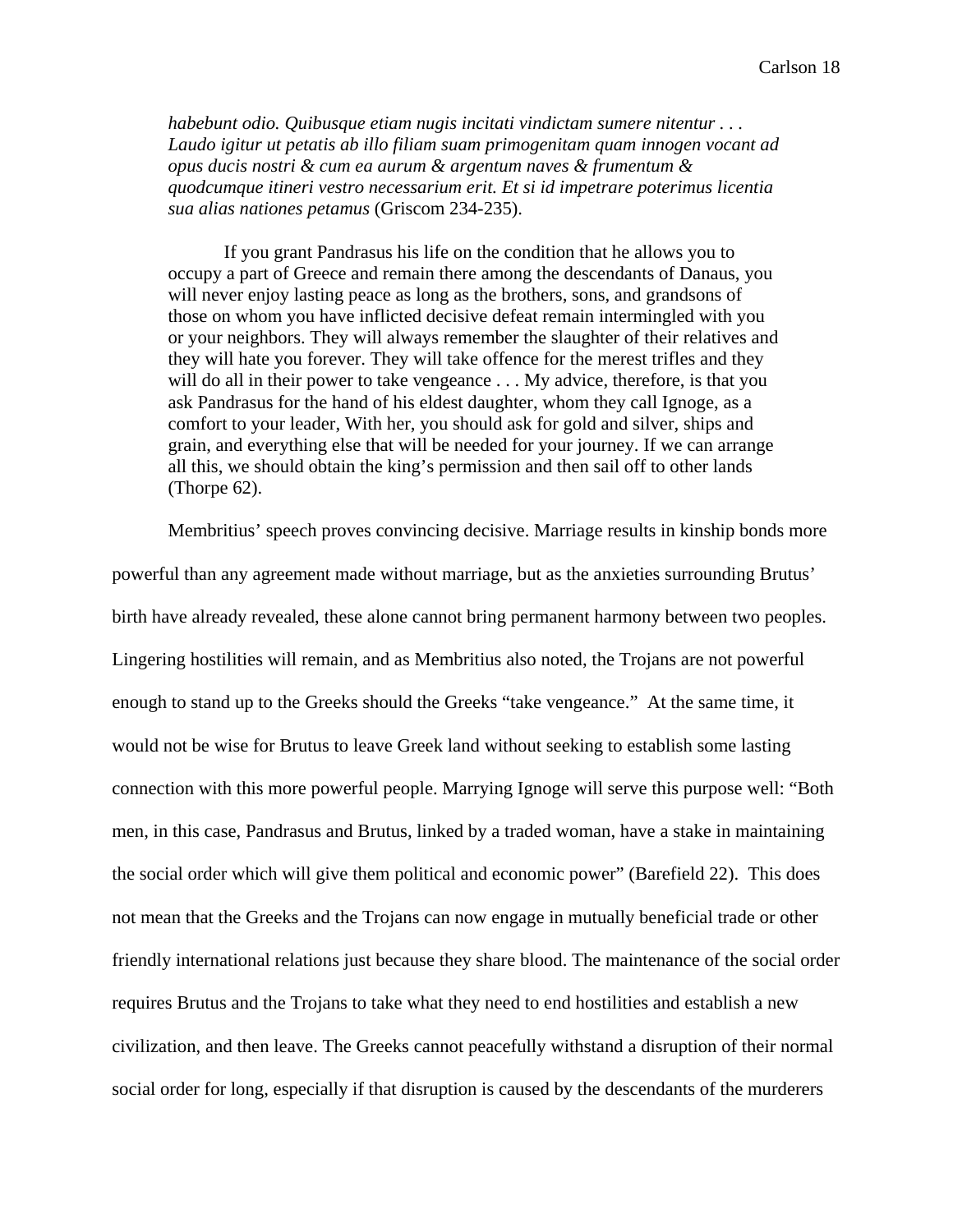of one of their most beloved heroes, Achilles. On the other hand, the Trojans would not be able to withstand strained relations with a Greek people always mindful of this defeat. So, Brutus has no choice but to marry Ignoge and find a new land in which he can settle his people without upsetting the social order of the civilization already inhabiting that area.

 Having acquired the material goods needed to bankroll a new kingdom and the Greek king's daughter as a wife to continue the noble line, Brutus sets Pandrasus free. Both sides appear to have received precisely what they had bargained for, and neither party was trying to acquire any benefit from the agreement beyond what the terms of trade explicitly determined. However, Barefield reminds us that "in order for Brutus' people to claim the privileged genealogy of "Trojanness" for their progeny and become the wandering people who ultimately establish Britain, Ignoge's family ties must be obliterated from the genealogical and historical record" (23). Thus in the *Historia's* first use of concrete imagery of a woman, Geoffrey displays a weeping Ignoge, who is understandably distressed at the prospect of a life in a foreign land with a foreign people:

*At innogen in excelsa puppi stans sepius inter brachia bruti in extasi collabitur. Fusisque cum singulti lacrimis parentes ac patriam deserere conqueritur. Nec oculos a litore avertit dum litora oculis patuerunt. Quam brutus blandiciis mittigans nunc dulces amplexus nun dulcia basia innectit. Nec ceptis suis desistit donec fletu fatigata sopori summittitur.* (Griscom 237)

Ignoge stood on the poop deck and fell from time to time fainting in the arms of Brutus. She wept and sobbed at being forced to leave her relations and her homeland; and as long as the shore lay before her eyes, she would not turn her gaze away from it. Brutus soothed and caressed her, putting his arms round her and kissing her gently. He did not cease his efforts until, worn out with crying, she fell asleep. (Thorpe 64)

Ignoge does not fight against this coerced exile, but only passively gazes back at that home to which she can never return. She will eventually perform her matriarchal duties and produce great children, but for the moment she is too paralyzed by her grief to be of any use to anybody. Her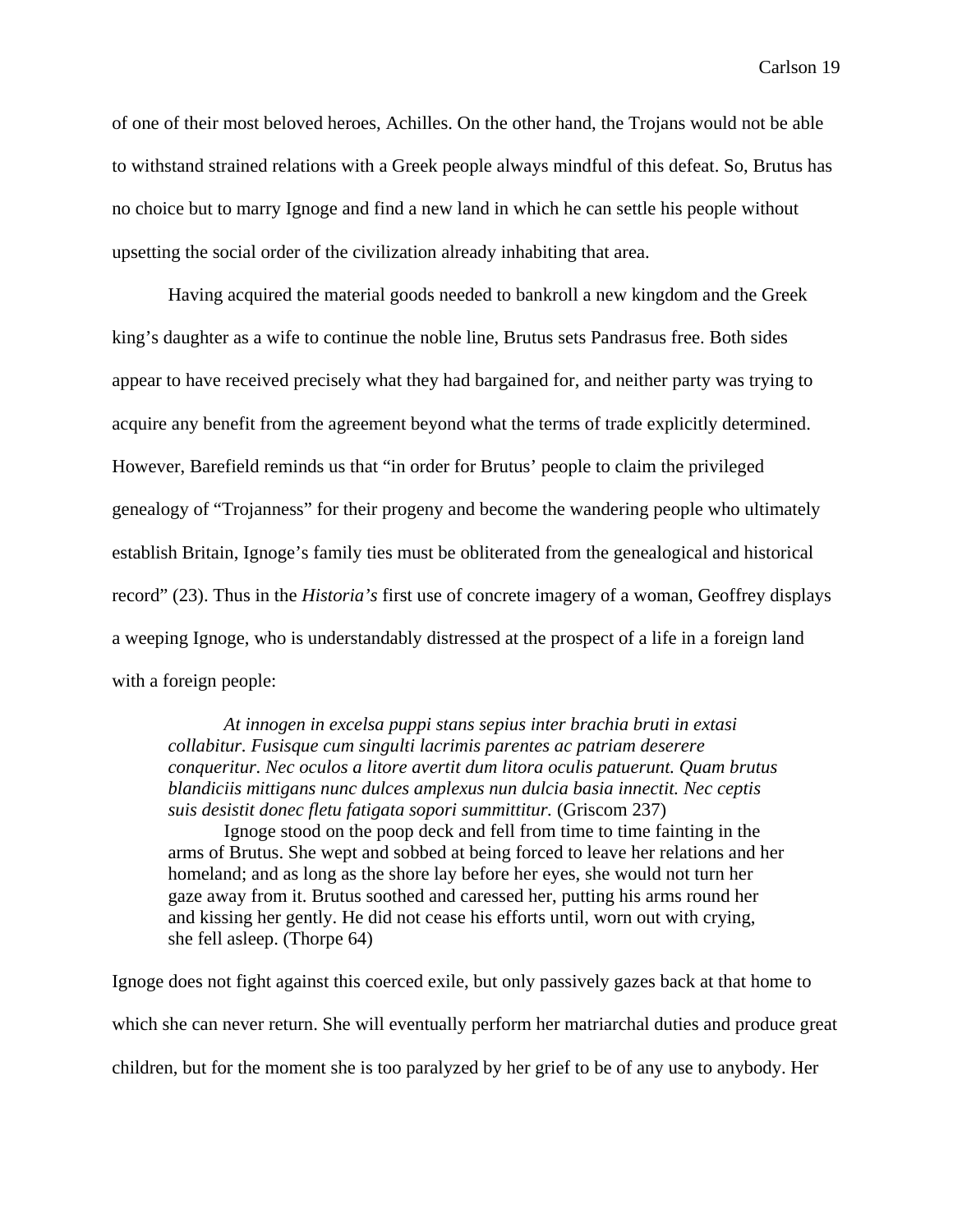new husband performs his duty of literally supporting her until she succumbs to silent sleep, a metaphoric acquiescence to her fate.

The next and final reference to Ignoge within in the narrative mentions her pronominally and in an oblique case: *Cognoverat autem brutus ignogen uxorem suam & ex ea genut tres inclitos filios* (Griscom 253). "Moreover, Brutus, had consummated his marriage to his wife Ignoge and by her, he had three distinguished sons." This sentence does not appear to do much other than inform the reader that Ignoge fulfilled the wifely duties for which reason Brutus had taken her; the most important implication of the sentence is that Brutus now had great heirs for his kingdom. Furthermore, these sons are the first of a uniquely British bloodline, but they can still claim to be descended from Aeneas in a directly patrilineal line. Thus, by "submerging the blood ties borne by women and privileging the family ties borne by men," Geoffrey is able to seamlessly assign a heroic Trojan identity to the British people. He sees no need to mention that the very "Trojanness" that Brutus's sons and other Britons can use to claim a pedigree of greatness is itself a melding of Trojan, Latin, and Greek blood (Barefield 23-24). Finally, it should be noted that this last sentence to mention Ignoge appears at the conclusion of the romance of Brutus, which is several pages after the penultimate mention of Ignoge where she faints in his arms. Ignoge does not need to be present for the intervening pages because does not perform her essential role in the narrative until she bears sons for Brutus. Once Locrinus, Kamber, and Albanactus are mentioned by name, the focus of the narrative switches to these sons and how they continue the dynasty established by Aeneas.

Brutus and Arthur are the greatest rulers within the narrative; Vortigern, ruling several hundred years after Brutus's reign, is the most depraved. Even so, Vortigern is present within the text for approximately 22 pages in the Penguin edition of Thorpe's translation (if one doesn't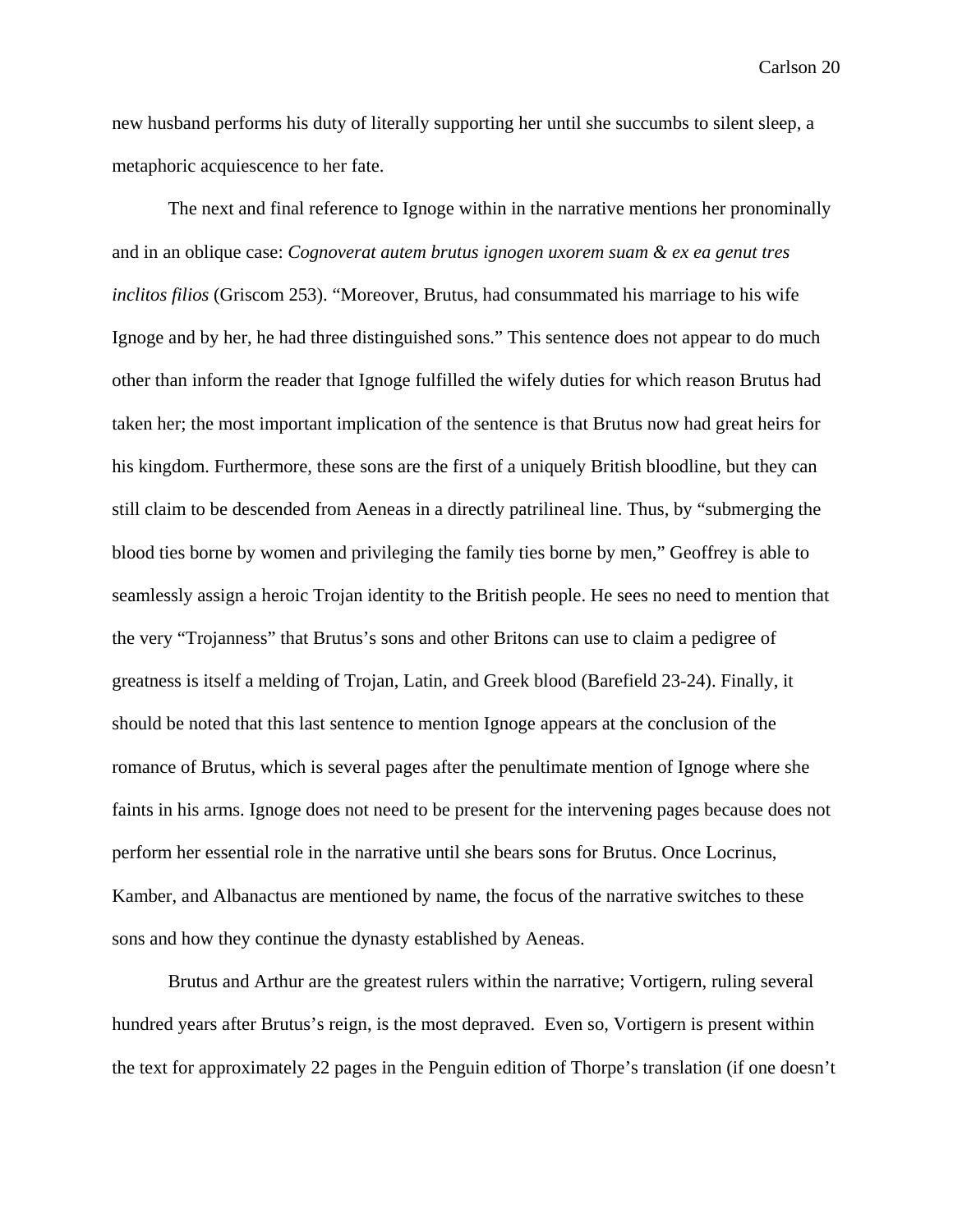count the chapter on the prophecies of Merlin), which is about equal to the length of Brutus's time in the text.<sup>3</sup> This equal allotment of space in the book demonstrates the impact Vortigern will have on the rest of the narrative. Whereas Geoffrey devotes attention to Brutus's noble actions, however, he focuses on Vortigern's thoughts and motivations. What Vortigern does in the earlier parts of his narrative (when he is working towards obtaining the throne) is often different from his real intentions. This only highlights his wicked character. Geoffrey places emphasis on Vortigern's shiftiness, his use of food and drink as a tool for securing power, and his lust for power and women. Vortigern, once propelled to the kingship by these desires, is soon outwitted by the Saxon Hengist. Hengist shares Vortigern's *callidus* "crafty" quality, but is also *prudens* and *astutus* "intelligent" and "astute." After working his way into Vortigern's confidence, he recognizes that Vortigern's greatest weakness is his infatuation with his daughter Renwien. This enables him to more easily initiate a Saxon invasion of Britain.

Renwein, not to slip into obscurity in the narrative as all good queens must do, actively contributes to the conflict between the Britons and Saxons whenever she can. In fact, she appears in the narrative only when she can cause further discord for the Britons. Though she is married to a Briton, she is never assimilated into British society and retains her loyalty to the Saxons throughout the text. When her stepson Vortimer, who appears to have much more in common with Brutus and Arthur than his own father, threatens to take the rule from his father (and by extension her as well), she murders him. She betrays her husband's people without compunction, handing over crucial information to the Saxons. The most dangerous thing about her, however, is

 $3$  The first mention of Brutus (though not by name) is on page 54 of Thorpe in the paragraph talking about Brutus's birth prophecy; the last mention of Brutus is on page 75, where he dies and the kingdom is subsequently divided amongst his sons. Vortigern's first appearance in Thorpe is on page 151. The chapter on the *Propheti Merlini* takes up pages 170 to 185. Vortigern is burned in his tower on page 188. Thus, the lengths of Brutus's and Vortigern's "reigns" within the book are about 22 pages each. Unsurprisingly, Arthur's chapter is the longest "reign" in the book, lasting for 50 pages. The Brutus and Vortigern episodes fall into second place.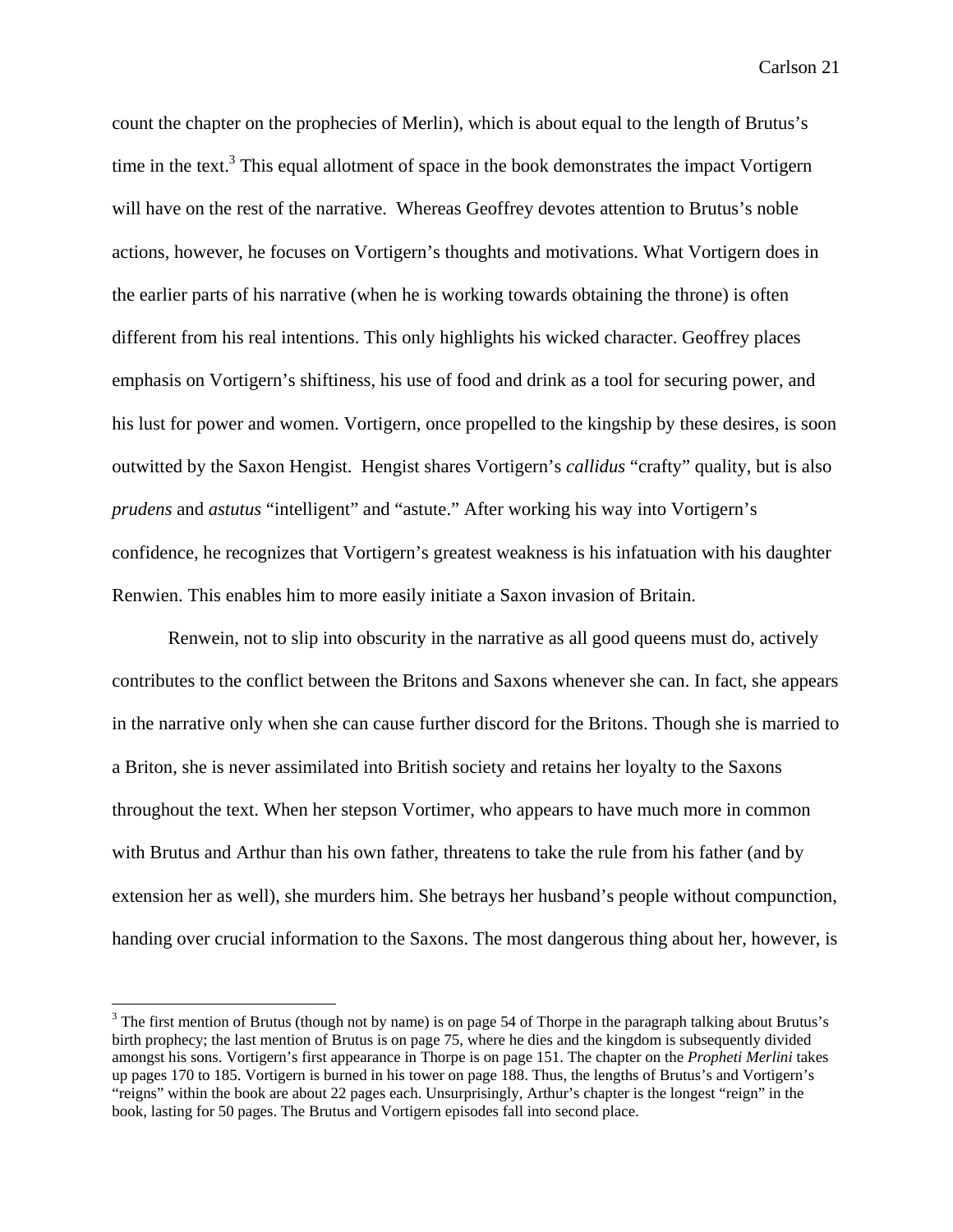her influence over Vortigern. Vortigern's lust for Renwein completely replaces his thirst for power. His change in attitude leaves him feeble and apathetic when Saxons threaten to terminate the British succession of Kings and replace it with a Saxon one.

 Vortigern enters the narrative as the King of the Gewessi, a minor ruler with obsessive designs on attaining greater power. The first descriptive phrase introducing him says that he is *qui omni nisu in regnum anelabat*<sup>4</sup> "busy making every possible effort to lay his hands on the crown" (Griscom 361, Thorpe 152). These few words establish his character: He is interested in power for power's sake, and is consumed by this single desire. He has no care for other people at all.This contrasts starkly with Brutus's generosity, his genuine concern for his subjects, and his every action being directed towards the good of the kingdom.

Fortunately for Vortigern, the murder of the reigning king, the Breton-born Constantine, creates a power vacuum., Taking advantage of the king's readiness to listen to the concerns of his subjects, one of Constantine's Pictish servants kills him for apparently no reason: *quasi secretum colloquium cum eo habiturus in virgulto quodam semotis eum cum cultro interfecit.* 

"Pretending that it was necessary for him to have a conversation with the King in a thicket, with everyone else sent away, the Pict stabbed the King with a dagger." (Griscom 360, Thorpe 151).

 Constantine has been king for only ten years. His oldest son has been sent to be raised in a monastic order, and the younger two are far too young to be king. The king's unexpected and untimely death immediately causes a great crisis of succession: *Defuncto igitur constantino, fuit dissensio inter proceres quis in regnum sublimaretur* (Griscom 360). "Therefore with Constantine dead, there was disagreement amongst the leaders over who should assume the

<sup>&</sup>lt;sup>4</sup> Anelabat (as spelled in the Cambridge University Library M.S. 1971 as used by Griscom; the word is spelled *anhelabat* in the Bern variant of the *Historia* manuscript) literally means "pant" or "breathe heavily." It also has the figurative meaning of "to pant for" or "desire ardently" (Latham).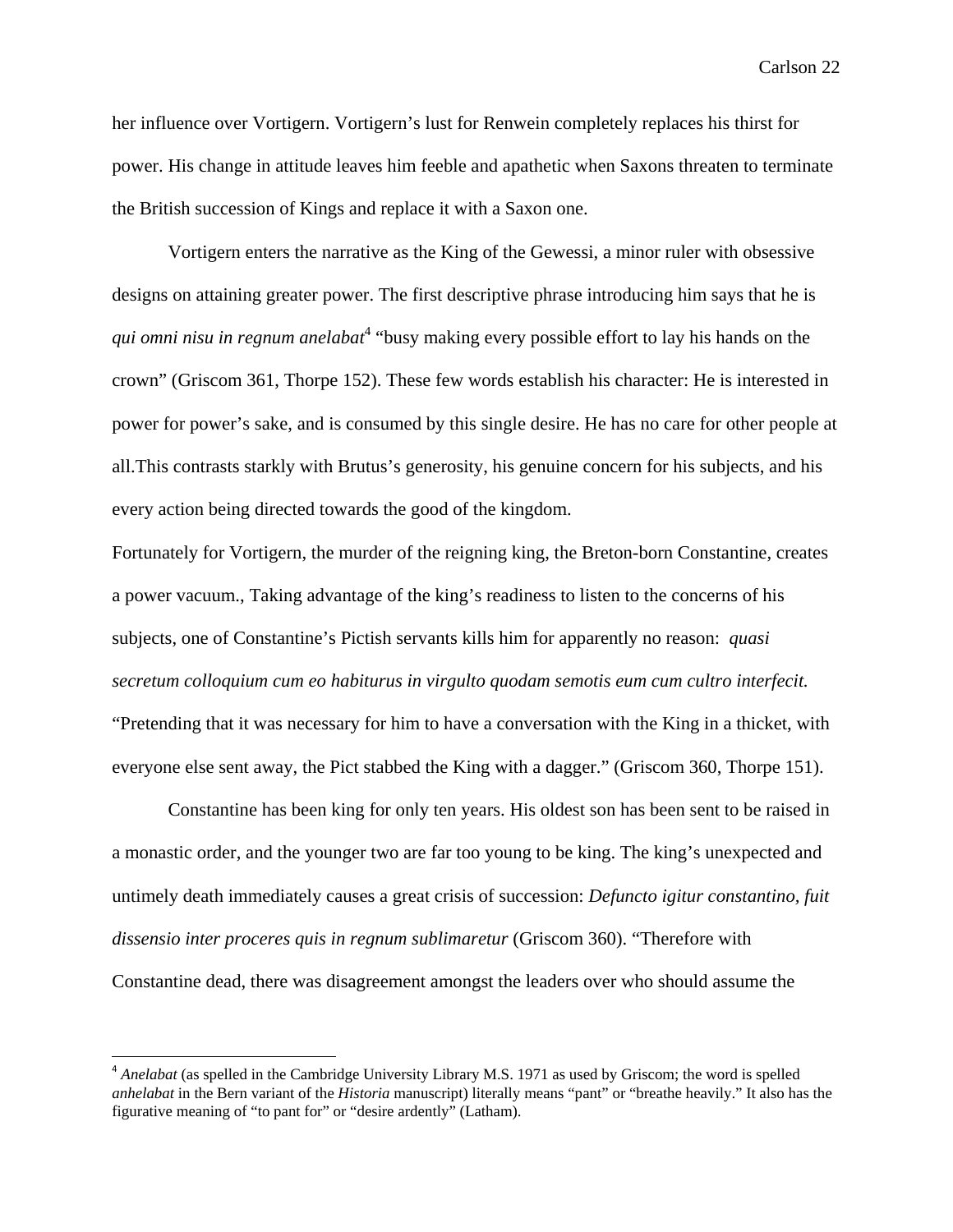throne." However, all the more distinguished men have died in battle *forte*, "by chance" and there is nobody left who can convince the other leaders to agree on anything.

Vortigern sees his opportunity to take advantage of this unusually convenient set of coincidences. Planning how he might manipulate things even more, he convinces the dead king's oldest son, Constans, to revoke his vows in a religious order and become king. He tells Constans "*Si igitur consilio meo acquiescere volueris possessionemque meam augmentare convertam populam in affectum sublimandi te in regnum.*" "If you will only agree to my plan, and increase my personal fortune, I will persuade the people . . . [to raise] you to the throne" (Griscom 361, Thorpe 152). Constans is very happy to hear this, and agrees. However, Vortigern is not just hoping to gain some new riches for his personal stash. Like the Pict who lured Constantine alone into the thicket under the pretense of having an intimate conversation, Vortigern's true interest in Constans stems from other reasons.

Unlike Brutus and Arthur, who were asked by the people to become king, Vortigern *vix annuente populo erexit in regem* "made Constans king though hardly with the people's approval" (Griscom 361). He had told Constans that he would "persuade" the people to accept him as king though he either made no attempt to win the people over or simply ended up unsuccessful. It doesn't matter however, because there is nobody who wants to stop him. In a supremely sacrilegious act, Vortigern "assumes" the duties of a bishop and "placed [the crown] on [Constans's] head with his own hands." (*Nec tamen iccirco postposuit diadema quod ipse vortigirnus vice episcopi functurus minibus suis capiti suo imposuit)* (Thorpe 152, Griscom 361). This being done, the young and weak-willed Constans lets Vortigern take control over the entire government. It is easy for Vortigern to appear to be capable of rule when compared to Constans. *qui rex dicebatur nisi pro umbra principis astabat* "who was called king, [but] stood there as the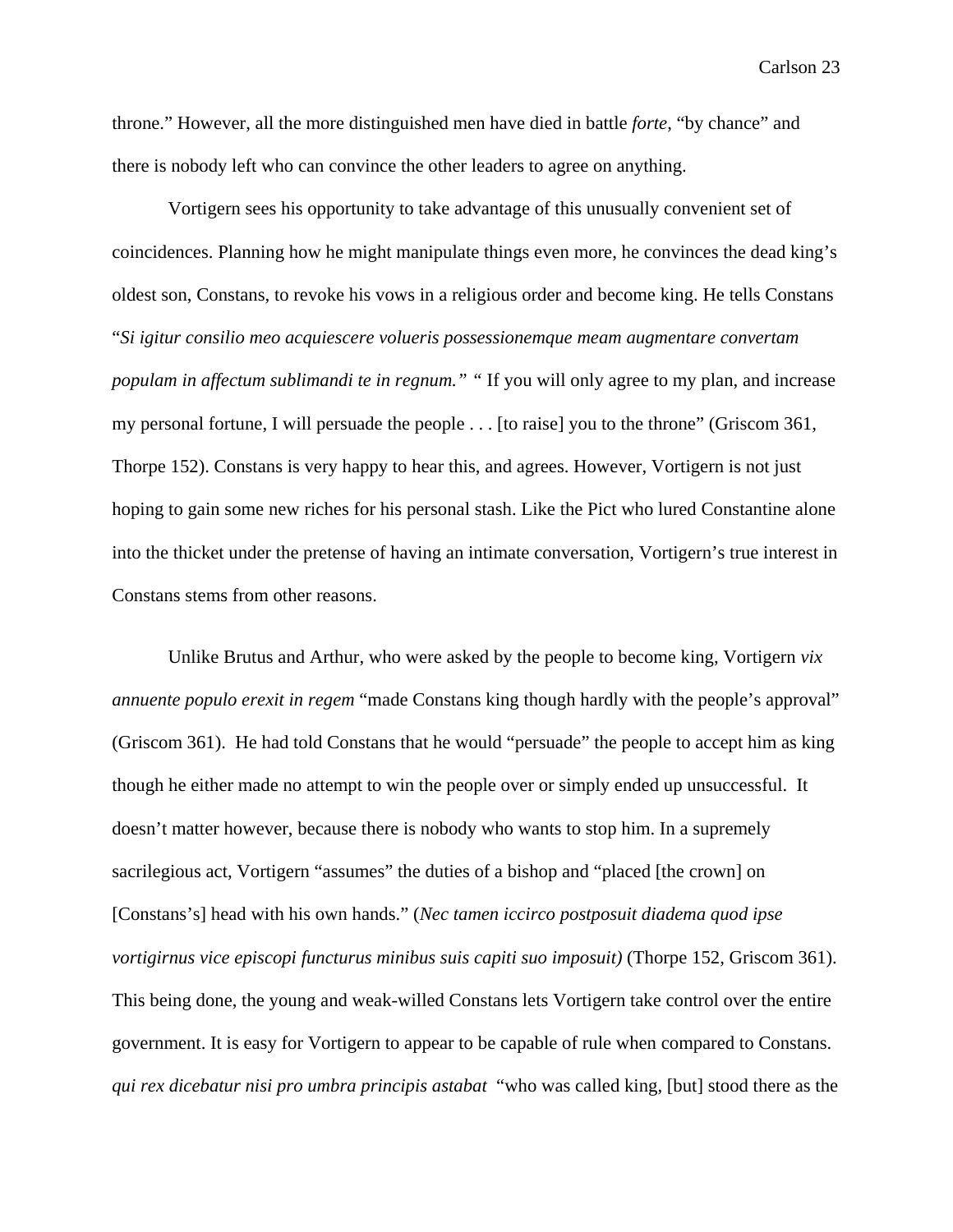mere shadow of a leader." (Thorpe 152, Griscom 361). Vortigern is able to appear by comparison somebody who may be worthy of rule. *Solusque vortigernus astutus & sapiens magnique consilii videbatur.* (Griscom 362) "Vortigern seemed the only man available who was wise or astute, with advice to offer that was worth anything at all." (Thorpe 153) Vortigern, however, is not satisfied with exercising all his power behind the scenes. He has coveted the kingship itself for a long time with an almost unnatural fervor and is determined to acquire the power of the crown for himself: *nam [regem] prius super omnia concupiverat*<sup>5</sup>) " For he had long coveted the kingship above everything else" (Griscom 361-362).

While Brutus and the other great rulers earned the respect of rule through their demonstrated kindness and unmatched leadership and military prowess, Vortigern, lacking a noble character and good intentions, must constantly keep up a good appearance to legitimize his increasing power in the royal courts. He plots and schemes and pretends and takes whatever *callidius*(more crafty, sneakier) course of action that may help him achieve his short-term goal of attaining the crown: *[I]gitur omnia comperiens vortigernus meditabatur quo ingenio tectius & callidius constantem monachum deponeret.* "Therefore, considering everything, Vortigern was thinking over the most secure and crafty means with which he might displace the monk Constans" (Griscom 362). And so, *deinde premeditatam prodicionem machinans* "plotting his premeditated treason," Vortigern advises Constans to keep some Picts within his retinue, so as to keep a closer eye on that rowdy people (Griscom 362).

<sup>5</sup> Concupiverat (a stronger form of *cupio, cupere* "to want") often has connotations of sexual desire. An ambitious reading of this line might claim that it could be an ironic allusion to Vortigern's loss of the crown because of his runaway lust for a woman.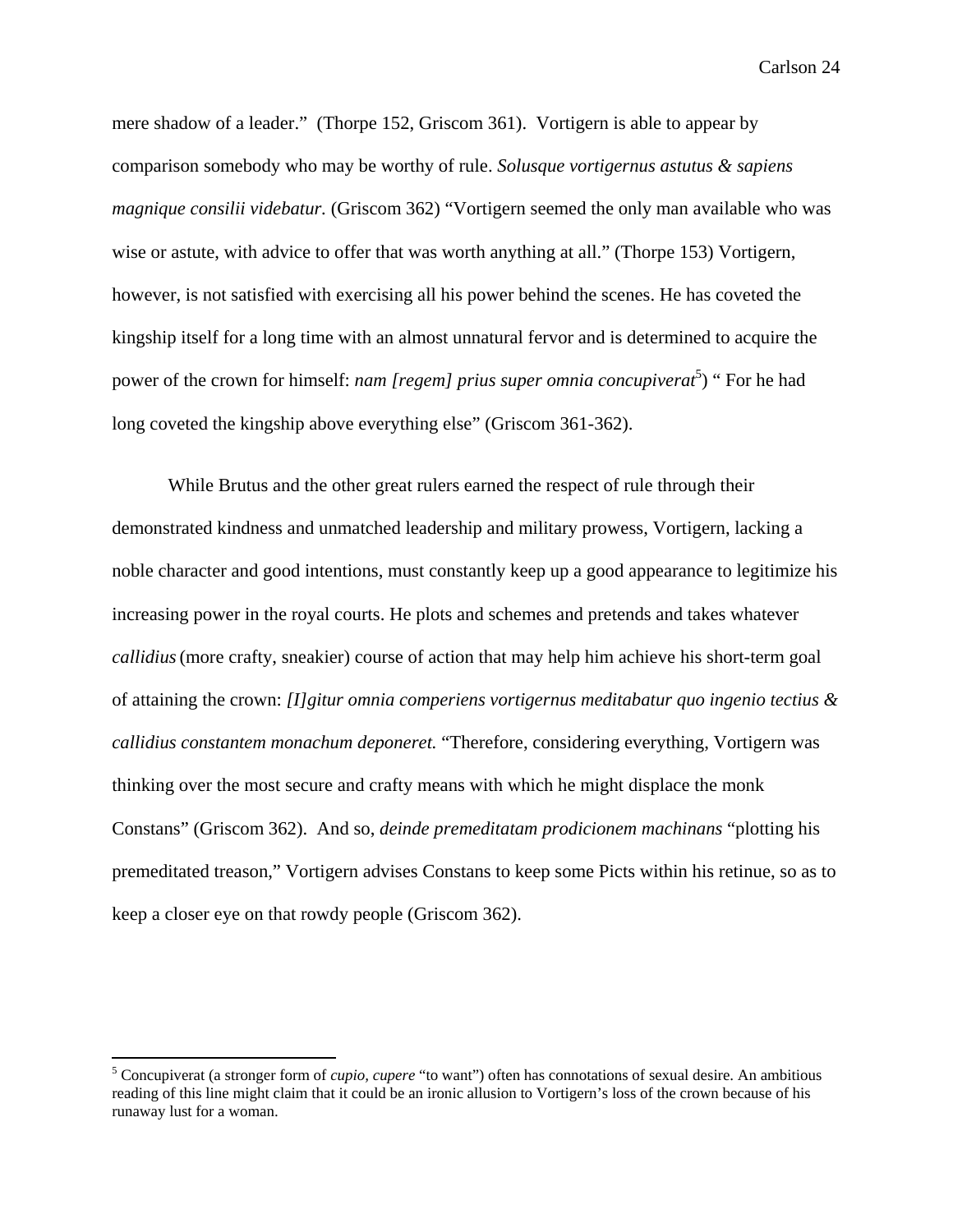Geoffrey again brings to the fore the ruthless, two-faced nature of Vortigern's character.

His real intentions for keeping some Picts close by have nothing to do with preserving

### Constans's safety:

*Ecce occulta occulti amici prodicio. Non enim id laudabat ut salus inde proveniret constanti set quia sciebat pictos gentem esse instabilem & ad omne scelus paratam . . . commoveri facile possent adversus regem ut absque cunctamine ipsum interficerent. Unde si id contigisset haberet aditum promovendi sese in regem ut sepius affectaverat. (Griscom 363)* 

[Witness] the hidden treachery of a secret enemy. Vortigern was advising this, not in order to ensure the safety of Constans, but because he knew the Picts were a shifty people, ready for any mean trick. . . they could easily be stirred up against the King and so murder him out of hand. If this were to happen, then Vortigern would have the opportunity to make himself king, as he had so often planned to do (Thorpe 154).

Vortigern, familiar himself with the power of food and drink, immediately gets the new

Pictish residents drunk and flatters them with bribes. The Picts, completely won over by him, start saying that he should be the king instead of Constans. Seeing his opportunity, Vortigern *finxit* "pretend[s]" that he will have to leave Britain soon, and leaves the Picts *quasi tristis* "as though greatly saddened" because of this (Griscom 364). The drunken Picts, worried that the departure of Vortigern would mean the end to their steady stream of riches and bribes, kill Constans in his chamber. They have done exactly what Vortigern has set them up to do. Vortigern, however, needing to keep up an appearance of good character lest other leaders in the kingdom decide he is not a satisfactory stand-in for a ruler after all, *quasi contristatus in fletum erupit nec unquam prius maiori gaudio fluctuaverat* "bursts into tears [upon seeing the king's head] as if the sight had saddened him, although he had really never been so happy in his life before" (Griscom 365, Thorpe 155). Amidst the rumors of regicide, Vortigern takes it upon himself to place the crown upon his own head and officially make himself the supreme authority over all the other princes. (*imposuit capiti suo diadema regni & conprincipes suos supergressus*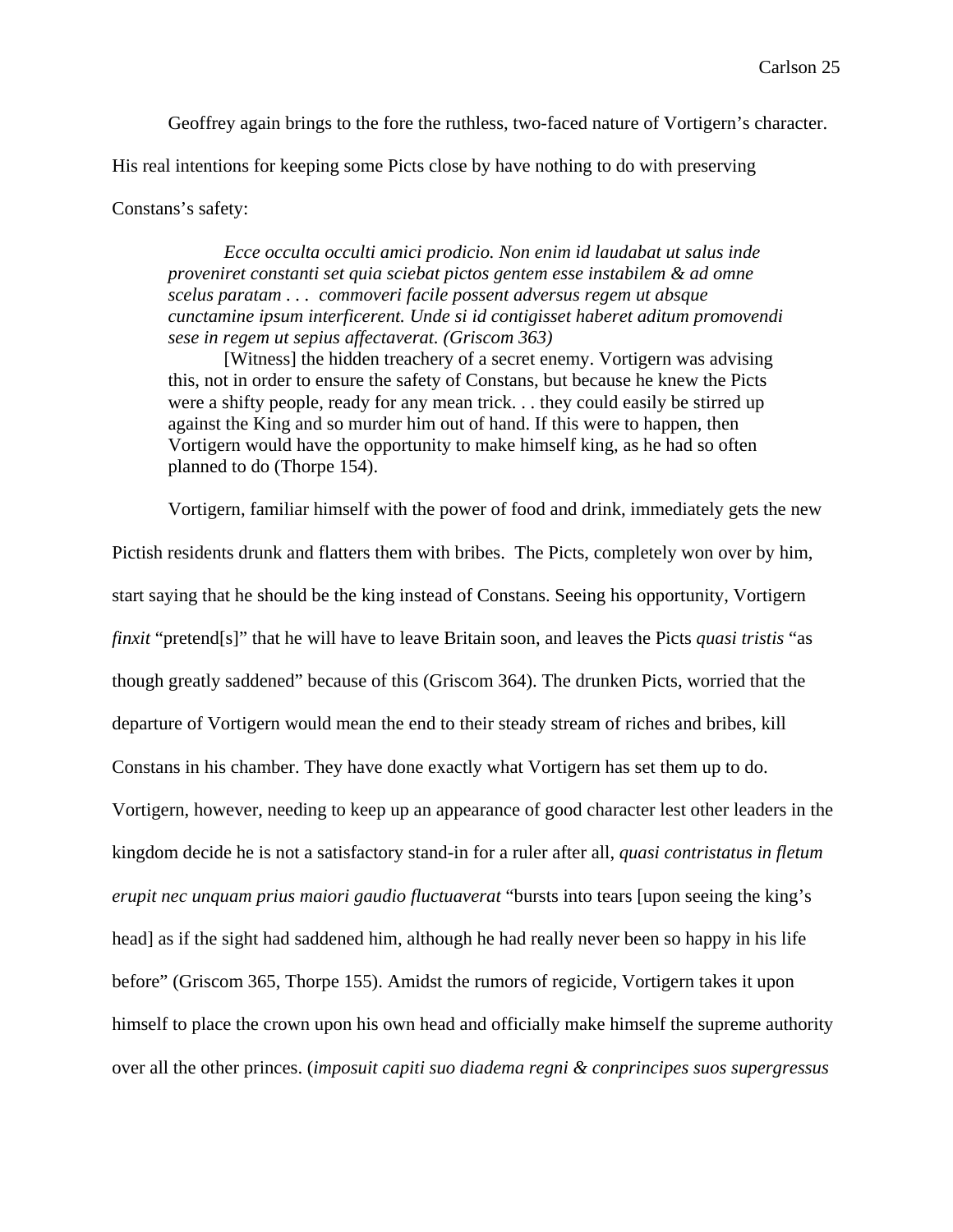*est.*) (Griscom 365). At no time during his rise to the throne has he ever been recommended into any position of power, unless one counts Constans's agreement with everything he says.

The Picts, meanwhile, are unhappy that they were used as Vortigern's pawns and launch attacks on British towns. Vortigern, grieved by this serious threat to his power, and also paranoid with fear about the impending adulthood of Constans's brothers, is relieved to accept Saxon ambassadors, led by the brothers Hengist and Horsa. The Saxons announce that they have arrived to "offer their services" to the ruling prince of the country, having been sent away from their homeland by custom. Vortigern, for all the cunning he displayed earlier, does not show any concern that the Saxons may have an interest in Britain beyond simply offering to be mercenary soliders for him. He is slightly disappointed that the Saxons are pagan, but he chooses to interpret their arrival as a gift from God – the means by which his country will be saved. He invites the Saxons to reside within the palace, just as the Pictish servants who had killed Constans had done. He is very pleased to see the Saxons fight so "manfully" against the Picts, and provides them with many gifts as reward for their good service. He grows very fond of them and their obedience to him.

Vortigern is unwise to choose the defeat of the Picts as the time to stop worrying about threats to his power, because Hengist now sees that he can start requesting things of Vortigern without much opposition, just as Vortigern was able to do with Constans. *Hengistus vero cum esset vir doctus atque astutus comperta amicitia quam rex ad erga illum gerebat.* "Hengist, an intelligent and astute man, understood the nature of the friendship which the king bore towards him" (Griscom 368). He makes a request of for more men and for possession of a city. Vortigern, aware that the *procures* of the kingdom suspect him in Constans's death and are watching his every move, cannot risk committing the faux pas of letting the Saxons possess a city. And so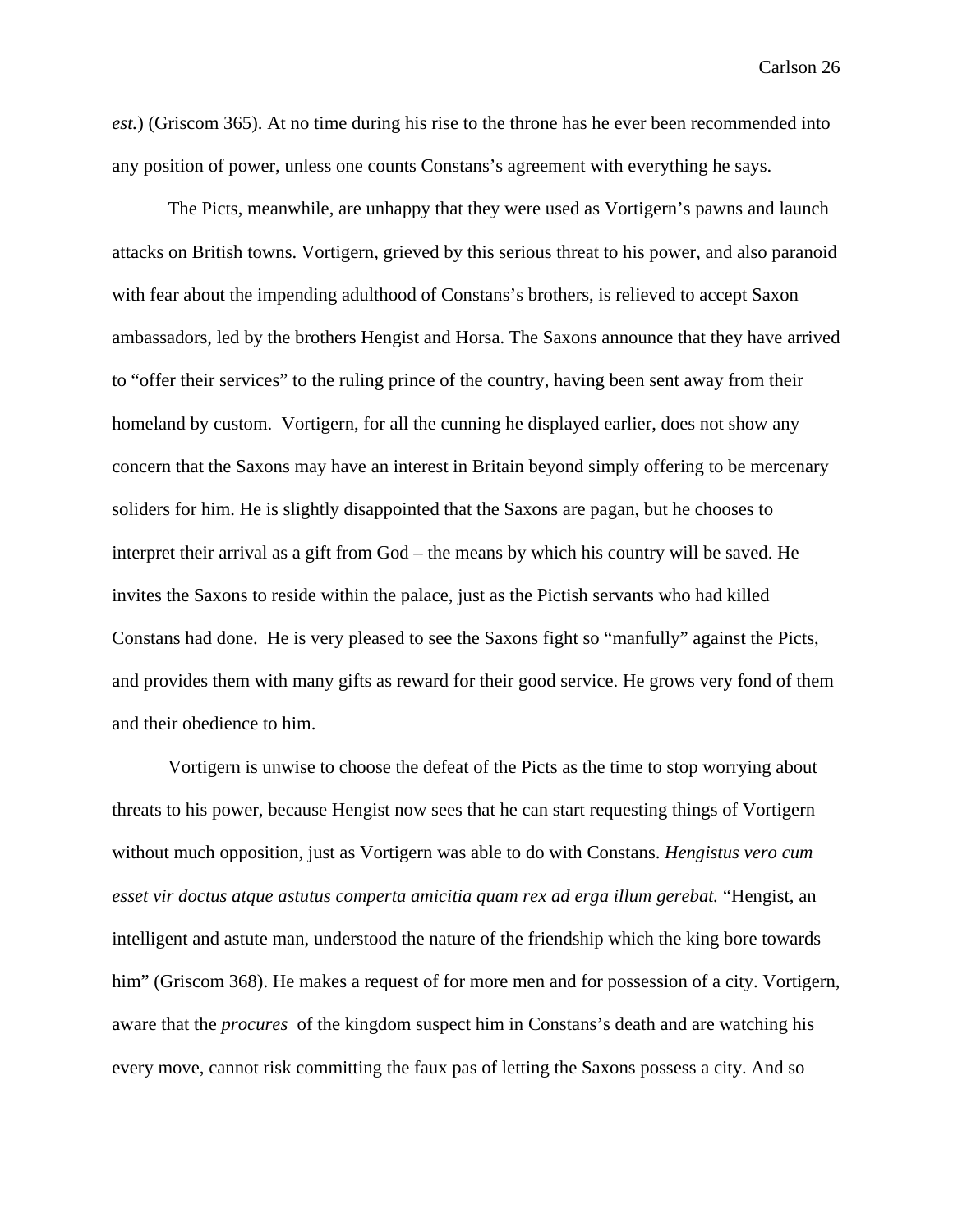tells Hengist "*prohibitus sum huius modi donaria vobis dare"* "I am not allowed to give you such kind of gift" (Griscom 369). Hengist, changing strategies, reiterates his fidelity to Vortigern, and asks for simply a small section of land. *Motus itaque rex verbis:* Vortigern "is very moved by these words" and gives Hengist what he had asked for without any further thought. (Griscom 369). Hengist then chooses a piece of land *maxima cautela* "with the greatest possible cunning" and invites more Saxons to join him in Britain (Thorpe 159).

After the additional Germans arrive, Vortigern meets Hengist's daughter Renwein at a royal banquet. His priorities immediately shift from maintaining control over Britain to sleeping with the extremely seductive Renwein: *Egressa est puella de thalamo aureum ciphum plenum vino ferens . . . At ille visa facie puelle admiratus est tantum eius decorum & incaluit.* "the girl Renwein came out of an inner room carrying a golden goblet full of wine . . When he saw the girl's face, Vortigern was greatly struck by her beauty and was filled with desire for her" (Griscom 370 , Thorpe 159). This first image of Renwein, which includes the beautiful girl herself, the golden cup she is holding, and the wine inside that cup present her as a triple-threat of pleasures of the flesh – absolutely irresistible to the indulgent, lustful Vortigern. Already under the influence of alcohol, Vortigern becomes even more entranced by this foreign woman. After asking what the proper response to her greeting him in her language, *respondens deinde drinc heil iussit puellam potare cepitque ciphum de manu ipsius & osculatus est eam et potuait.*  "Vortigern immediately said the words '*drinc hail'* and ordered Renwein to drink. Then he took the goblet from her hand, kissed her, and drank his turn" (Griscom 370, Thorpe 159). Geoffrey characterizes Vortigern's instant infatuation with Renwein in the most forbidding terms possible: *Intraverat inquam sathanas in corde suo quia christianus cum esset cum pagana coire desiderabat.* "Satan entered his heart, so that he fell in love with Renwein and asked her father to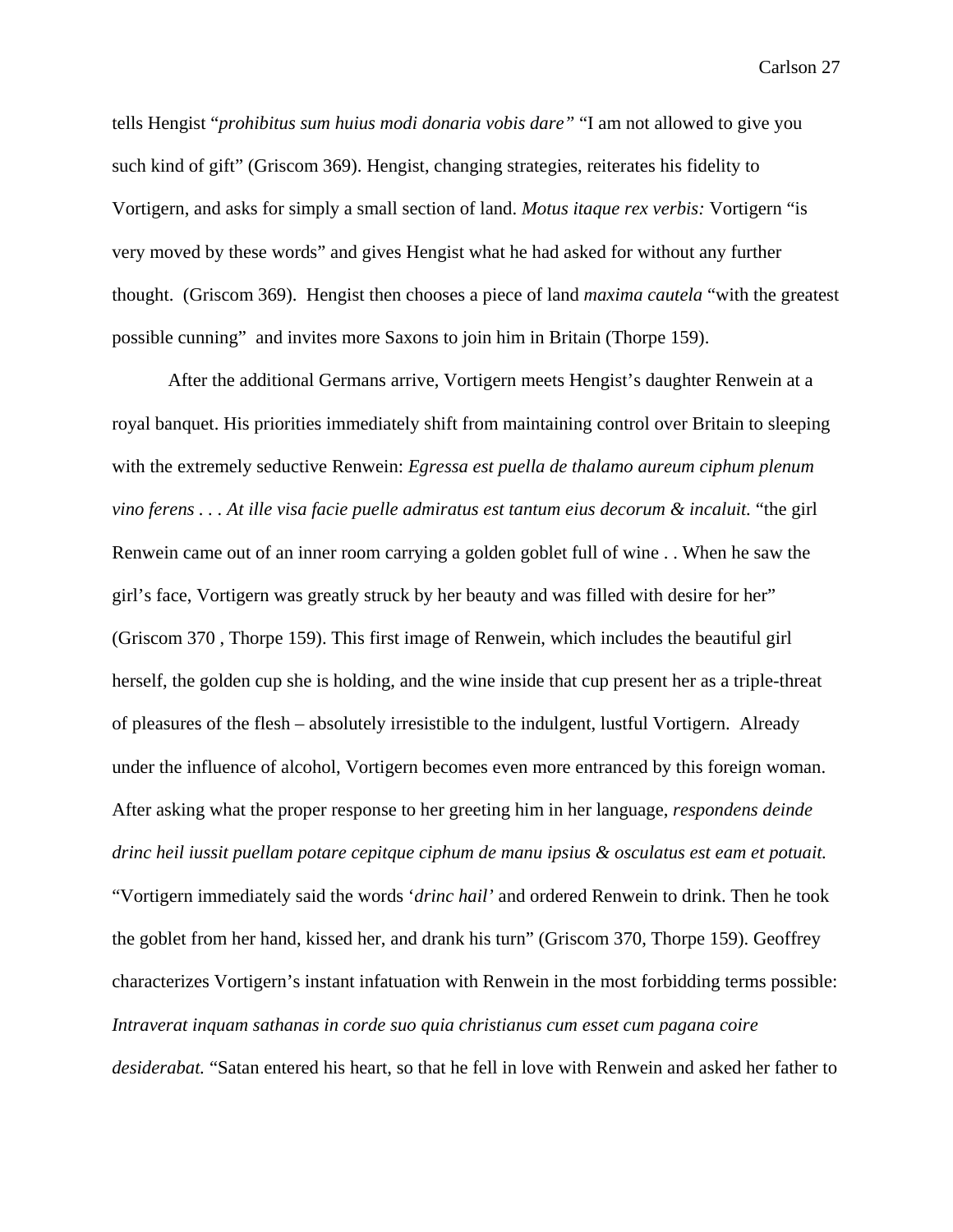give her to him. I say that Satan entered his heart, because, despite the fact that he was a Christian, he was determined to make love to a pagan woman" (Griscom 371, Thorpe 160).

This is the moment where Vortigern's ongoing friendship with the Saxons, an already short-sighted relationship built on gifts and flattery, goes too far. Geoffrey dramatically points out the sin of a Christian making love to a foreign woman, but in the context of genealogical concerns, that is not the most offensive sin of this affair. None of the good rulers in the *Historia*  ever put themselves in an incriminating position where they get so inebriated that they make a bad decision which could impact the rest of the kingdom. Every action they take is reasonable given the context they are in. Vortigern is the opposite of a good king, and his drunkenness and infatuation in this scene introducing Renwein seem a natural consequence of his indulgent, obsessive personality. Hardly concerned with the future of Britain while sober, he is now setting his precious kingship up for disaster.

 Vortigern, who already has three sons, should not be looking to marry again. That would guarantee a crisis of succession (and possibly a war) between his current sons and any children born to him and Renwein. The marriage would make the intrusive presence of the Saxons within Britain permanent, and as Membritius explained to Brutus when he suggested that the Trojans leave Greece with Ignoge as a prize, this would set the stage for continuous future conflict. The Saxons are still attached to their homeland and are not looking to assimilate with the Britons, and Renwein is still very much attached to them. Ignoge had to be permanently separated from her homeland and her identity as a Greek woman all but erased for the sake of creating a new British bloodline. Any British-Saxon bloodline coming from Vortigern and Renwein would be fraught with instability from the start.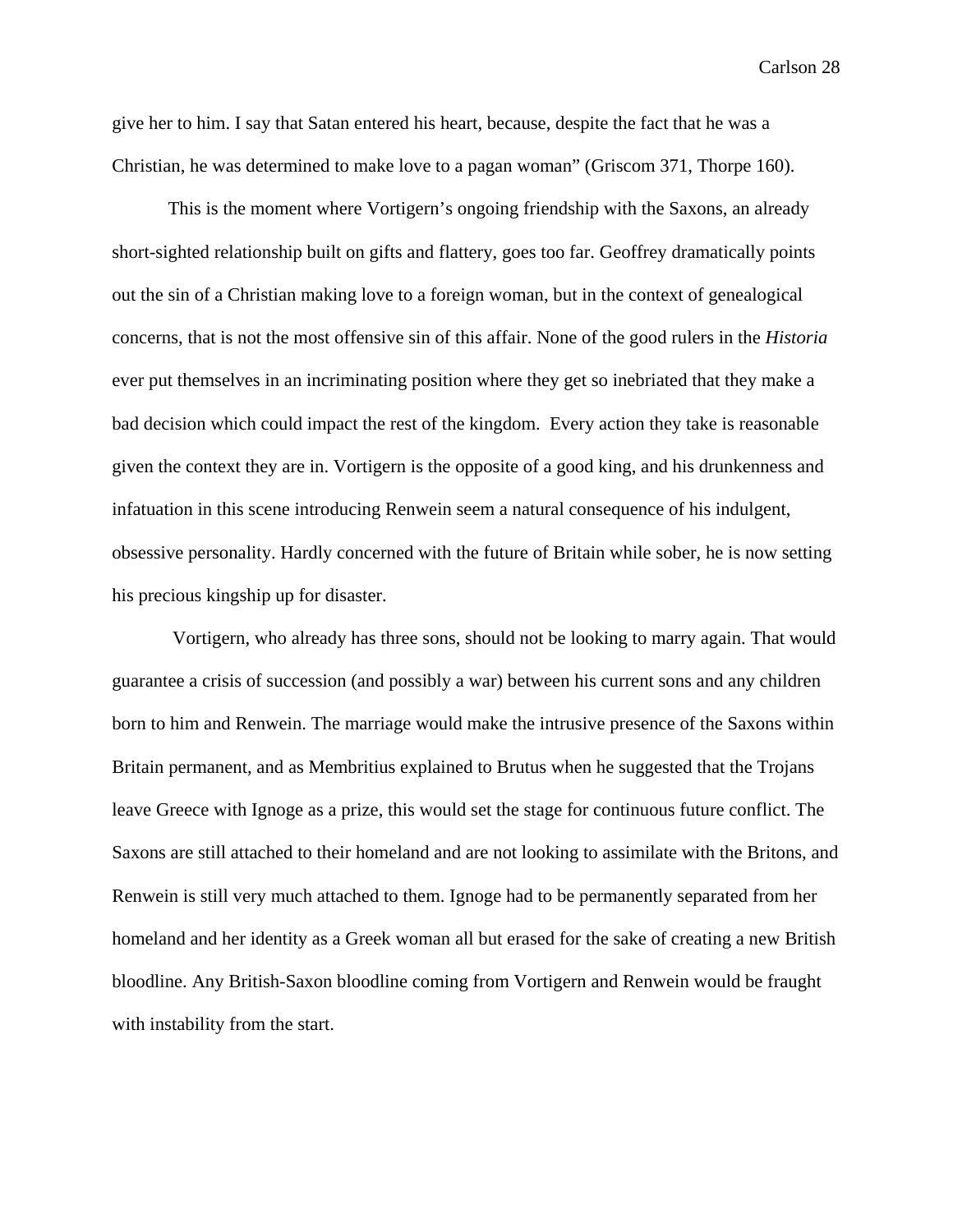Having failed to learn his lesson from the Picts, Vortigern continues to regard the Saxons as if they, with such a great military force, will always be content with fighting off whichever minor people harasses Britain. Now in his drunken, enamored state, he is completely open to Hengist's manipulation . Hengist, being the truly *callidus* one in this episode, is able to observe the extent to which Vortigern has lost all control over himself: *Hengistus ilico erat prudens comperta levitate animi regis.* " Hengist, who was a very clever man, noticed the unbalanced nature of the king's personality" (Griscom 371, Thorpe 160). The Saxon ruler recognizes that Vortigern would make any request he asked. Vortigern, concerned only about the pleasure he could get by sleeping with Renwein, immediately agrees to an exchange of the entire province of Kent for the Saxon woman he so desires.

Hengist then makes his first assertion of his authority over Vortigern: *Ego sum pater tuus & consiliarius tibi esse debeo. Noli igitur preterire consilium meum quia omnes inimicos tuos virtute gentis mee superabis.*"I am now your father-in-law and I have the right to give you advice. You must not spurn what I say, for with the powerful support of my people you will be able to overcome all your enemies" (Griscom 372, Thorpe 160-161). Hengist requests that some of his relatives be granted lands in the north of England; Vortigern agrees immediately and enthusiastically.

The Britons are now afraid of rebellion by the Saxons. They see the pagan people continue to plant deeper roots in Britain, and now, due to intermarriage, *Iam nescibatur quis paganus esset quis christianus.* "already no one could tell who was a pagan and who was a Christian" (Griscom 373, Thorpe 161). Vortigern dismisses their fears *quia super omnes gentes propter coniugem suam ipsos diligebat.* "because of his wife, he loved the Saxons above all other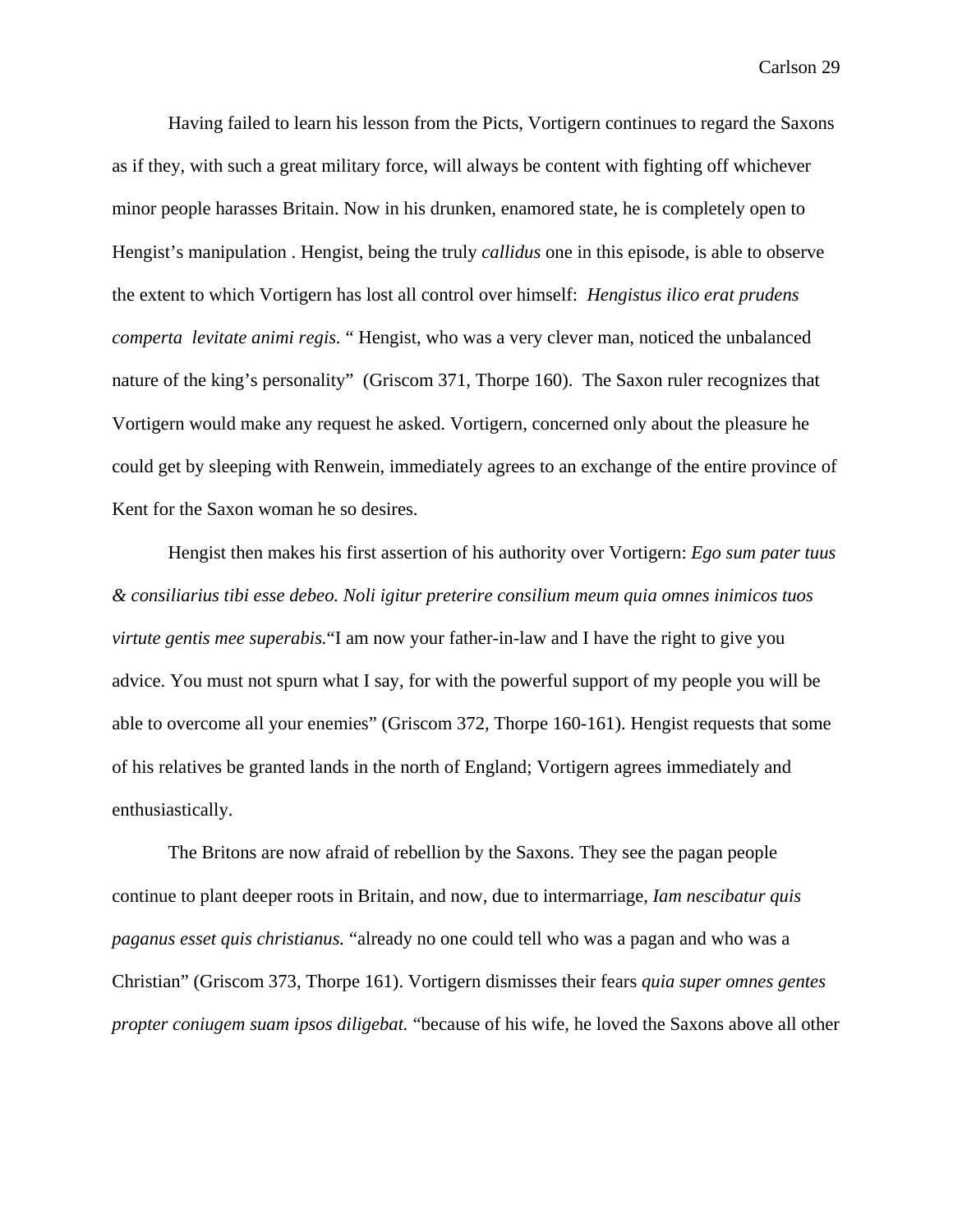folk" (Griscom 373, Thorpe 161). Though Geoffrey had shown him to be fond of the Saxons before he meets Renwein, he is influenced more by that woman than by anyone else.

Vortigern's inaction is the final straw, however, and the Britons promote his son Vortimer to the kingship. He engages with the Saxons in battle, and the Saxons finally meet defeat. They send Vortigern *qui in omnibus bellis ipsis aderat* "who had fought on their side in all the battles" for permission to withdraw to Germany (Griscom 374, Thorpe 162). During Vortigern's conference with Vortigern, all the Saxon men flee in their ships, leaving their women and children behind to maintain a presence on the island.

It appears that Vortigern's reign is at an end and that the anti-Saxon Vortigern will eradicate Saxon influence from the island and bring this romance episode to a favorable conclusion, perhaps ending with a mention of his competent rule. Renwein steps in to ensure that this will not be the case:

*Set bonitati eius invidit ilico diabolus qui in corde Renwen nouerce sue ingressus incitavit eam ut neci ipsius imineret. Que ergo ascitis universis veneficiis dedt illi per quendam familiarem suum venenum potare quem innumerabilibus donariis corruperat* (Griscom 374).

A certain evil spirit which had found its way into his stepmother Renwein immediately became envious of this virtuous behavior of his and began to plot his death. Renwein collected all the information she could about noxious poisons, and then, by the hands of one of his servants whom she had corrupted with innumerable bribes, she gave Vortimer a poison to drink (Thorpe 162).

Geoffrey continues to associate Renwein with sensuality, passion, and consumption of liquids. It doesn't seem out-of-character for her to "become envious" of Vortimer's "virtuous behavior." Yet for whatever reason, Geoffrey chooses to place some of the reason for Renwein's murder in *ilico diabolus* "a certain evil spirit." It is unlikely, though, that he was actually trying to remove some of the agency from Renwein – other women, like Locrinus's wife Gwendolen, commit murders of passion earlier in the book, and Geoffrey did not attempt to blame anyone but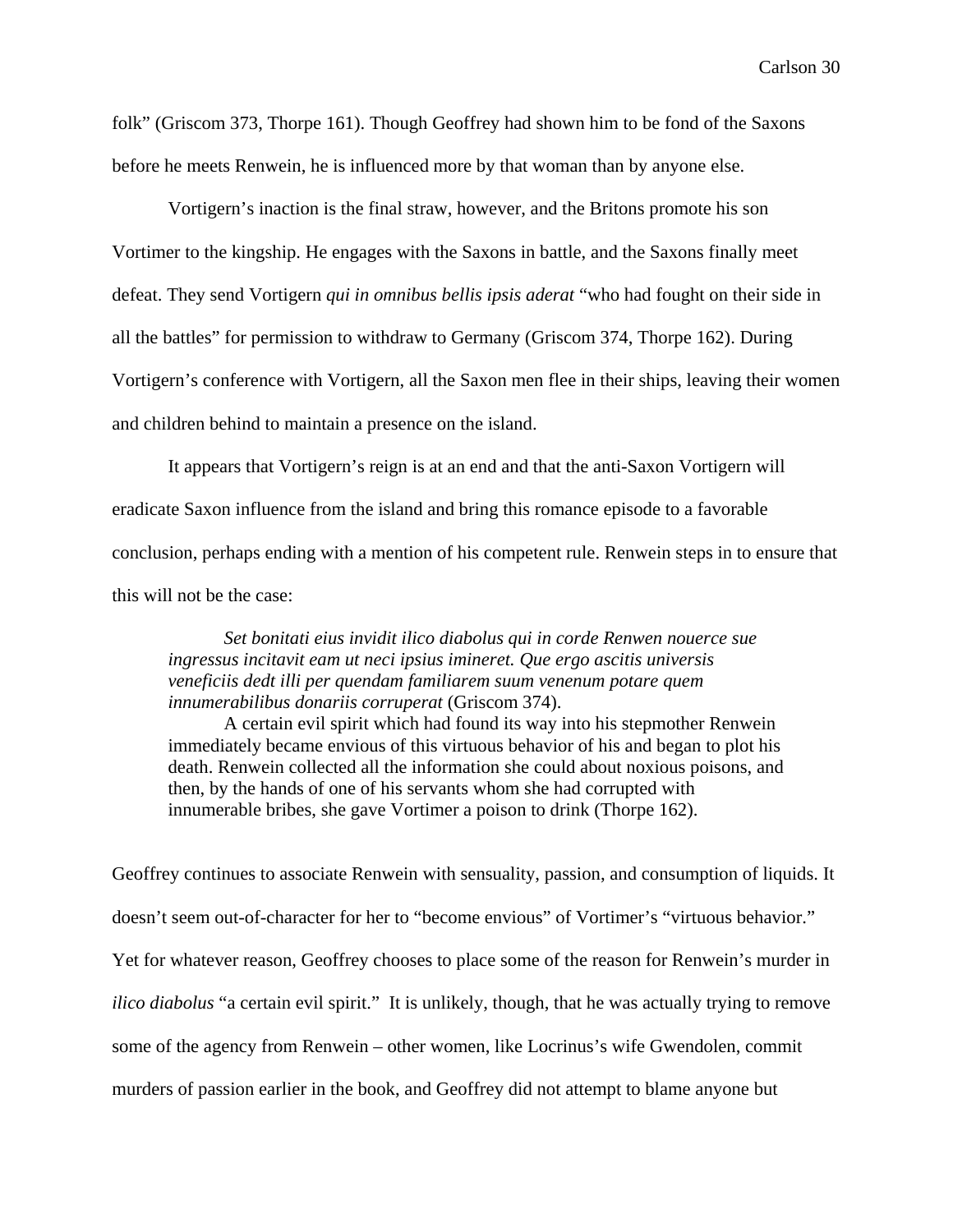Gwendolen for Estrildis and her daughter Habren's deaths by drowning in a river. Like Gwendolen, Renwein finds herself on the wrong side of a crisis of succession; She had previously been queen and the would-be mother to Vortigern's heir, but now she has been pushed out of the picture, her bloodline going nowhere if Vortimer stays on the throne. It is likely that Geoffrey used the term "a certain evil spirit" to emphasize her pagan heartlessness in going to such lengths to restore her own power.

Vortimer's murder predictably results in the return of Vortigern to the kingship, and with it, Saxon influence in Britain. Renwein continues to influence the affairs of the state than any woman should have: *precibus coniugis sue commotus, misit nuncios suos ad hengistum in germaniam mandavitque ei ut iterum in britanniam rediret.* "At the request of his wife, he sent messengers to Hengist in Germany to ask him to return to Britain" (Griscom 375, Thorpe 163). Vortigern requests that Hengist come with only a few men, not wanting to anger the Britons. However, Hengist has already left with his entire army ready to conquer the island. This is the first time Hengist does something that angers Vortigern, and he finally starts to see Hengist and his fleet of ships as a real threat to his power on the British throne. Geoffrey uses Renwein's last appearance in the book as an opportunity for her to betray the Britons once more: *Quod cum filia sua hengisto per internuncios indicasset confestim cogitavid quid potius contra id agendum esset.* "The daughter of Hengist sent messengers to tell her father of this decision, and he in turn considered what he could do to counteract it" (Griscom 376, Thorpe 163). Hengist decides to pretend to hold a peace conference and then *prodere* "betray" the Britons. When Vortigern is let free after being captured by the Saxons, he decides to consult his magicians. Soon after this, Geoffrey begins the *Prophetie Merlini.*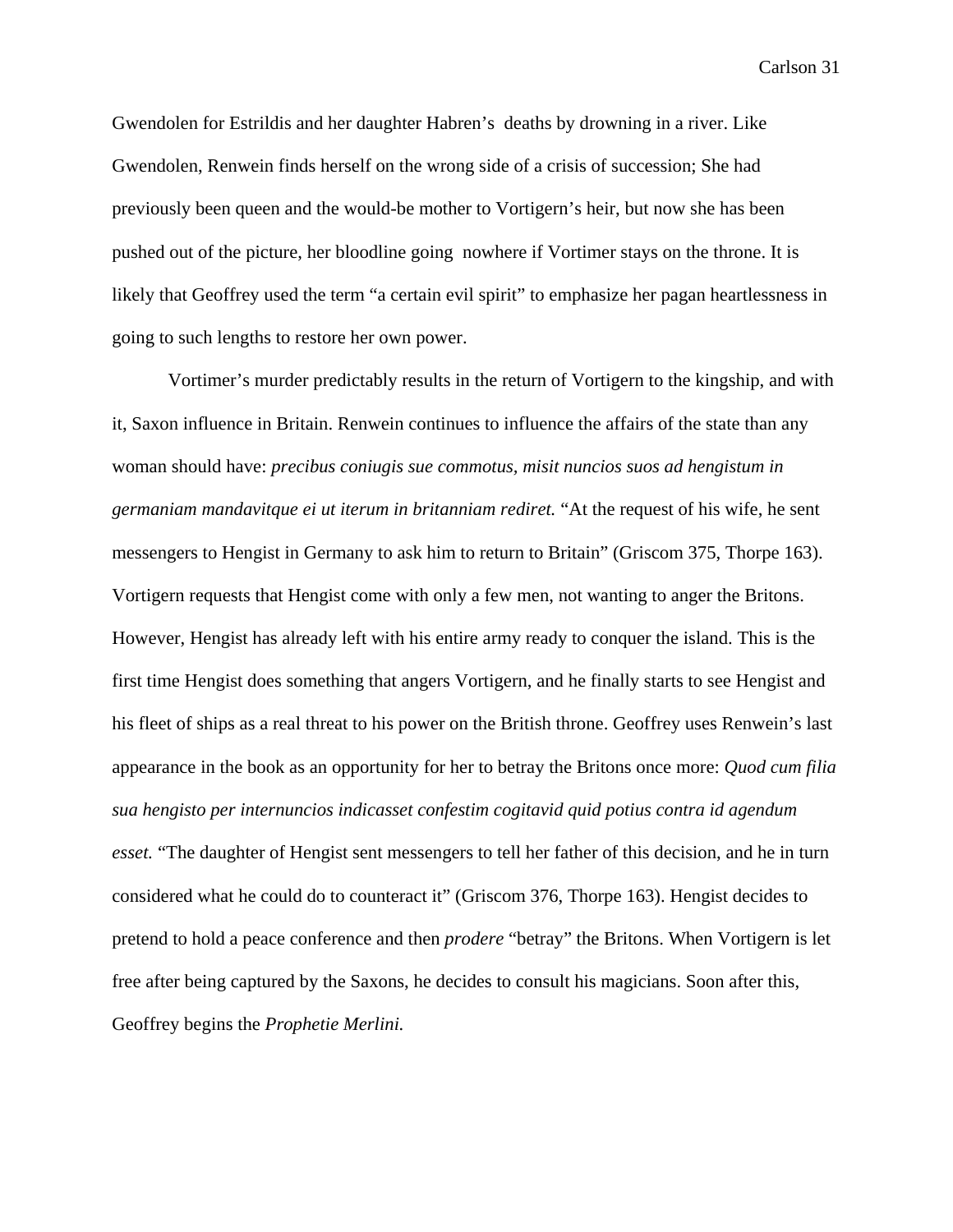Problems of succession drive the conflicts that characterize the romance narratives of the *Historia Regum Britanniae.* They are a consequence of the genealogical concerns of the entire work. The problems of the romance episodes keep the book interesting and allow scholars to explore the possible meanings of the *Historia* through a literary lens even as historians have dismissed the work for being too fanciful to be called a "history." The detailed nature of the romance narratives permits close readings which can yield fascinating insights into how the *Historia Regum Britanniae* functions as both a genealogical and romance narrative.

The characterization of a ruler does much to determine how they will how they will approach the crisis of succession that are typical of romance narratives within the book. While the romance narratives are interesting, it is in the interests of the ruler and the people to resolve crises of succession and return to the unproblematic genealogical narrative. Brutus, an idealized patriarch, resolves a crisis of succession and a war with the Greeks by marrying Ignoge. Vortigern, a much more careless ruler, sets himself up for a disastrous crisis of succession when his marriage to Renwein turns into an opportunity for Hengist to make Britain easier to invade. Both episodes provide insight into how Geoffrey viewed the function of the *Historia* as the mythos of the British (and later the English) people.